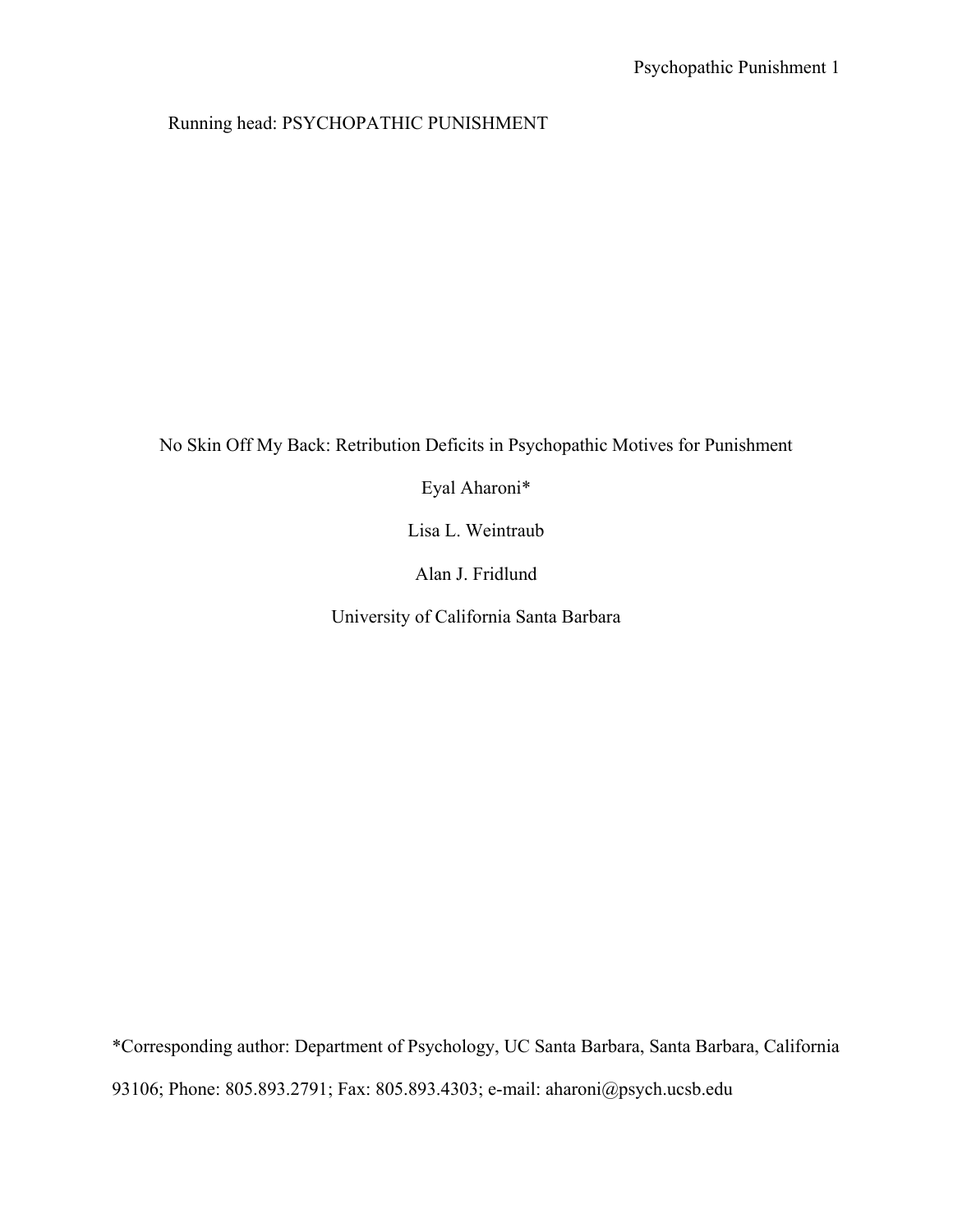Keywords: psychopathy, punishment, punitive motives, retribution, consequentialism, intent, aggression, morality, behavior control, criminality, sentencing, jurisprudence.

Acknowledgements: We thank Michael Pecchio for assistance with data collection and Scott Lilienfeld and Teng Ma for helpful comments on this paper.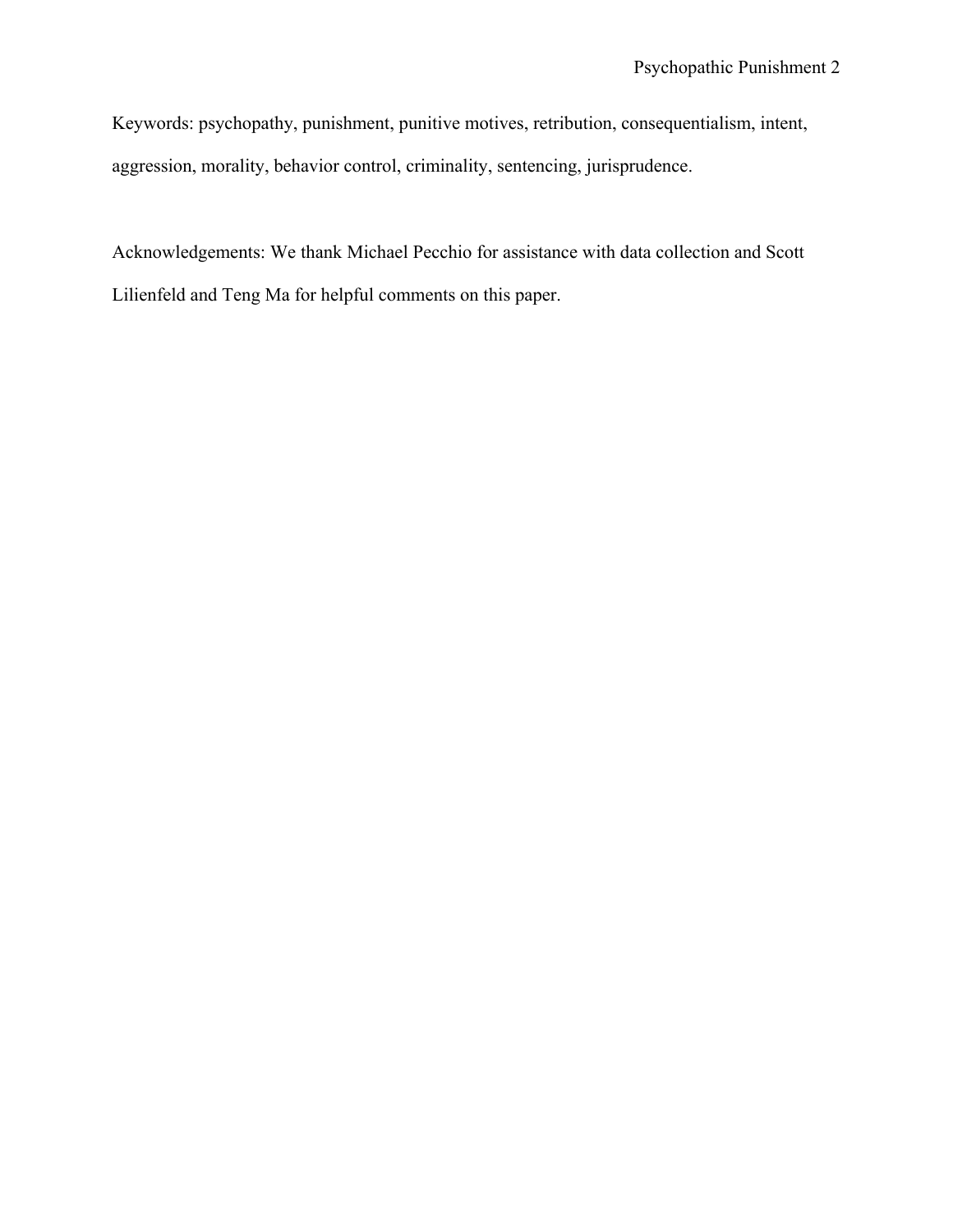### Abstract

When deciding a criminal's punishment, people typically exhibit both retributive and consequentialist motives in their decision making, though retribution's role may be stronger. This study aimed to discern possible functions of retribution by examining a population predicted to be deficient in retributive drive. Participants who rated either high or low in psychopathic traits read stories about a homicide. These stories were designed to evoke both retribution and the consequentialist motive of behavior control by varying, respectively, criminal intent and likelihood of recidivism. The participants then recommended a length of confinement for the offender. Individuals high in psychopathic traits were uniquely insensitive to retributive cues, and they were particularly consequentialist in their punishment of criminal offenders. These results clarify aspects of psychopathic aggression and corroborate the hypothesis that retribution may stabilize cooperative behavior.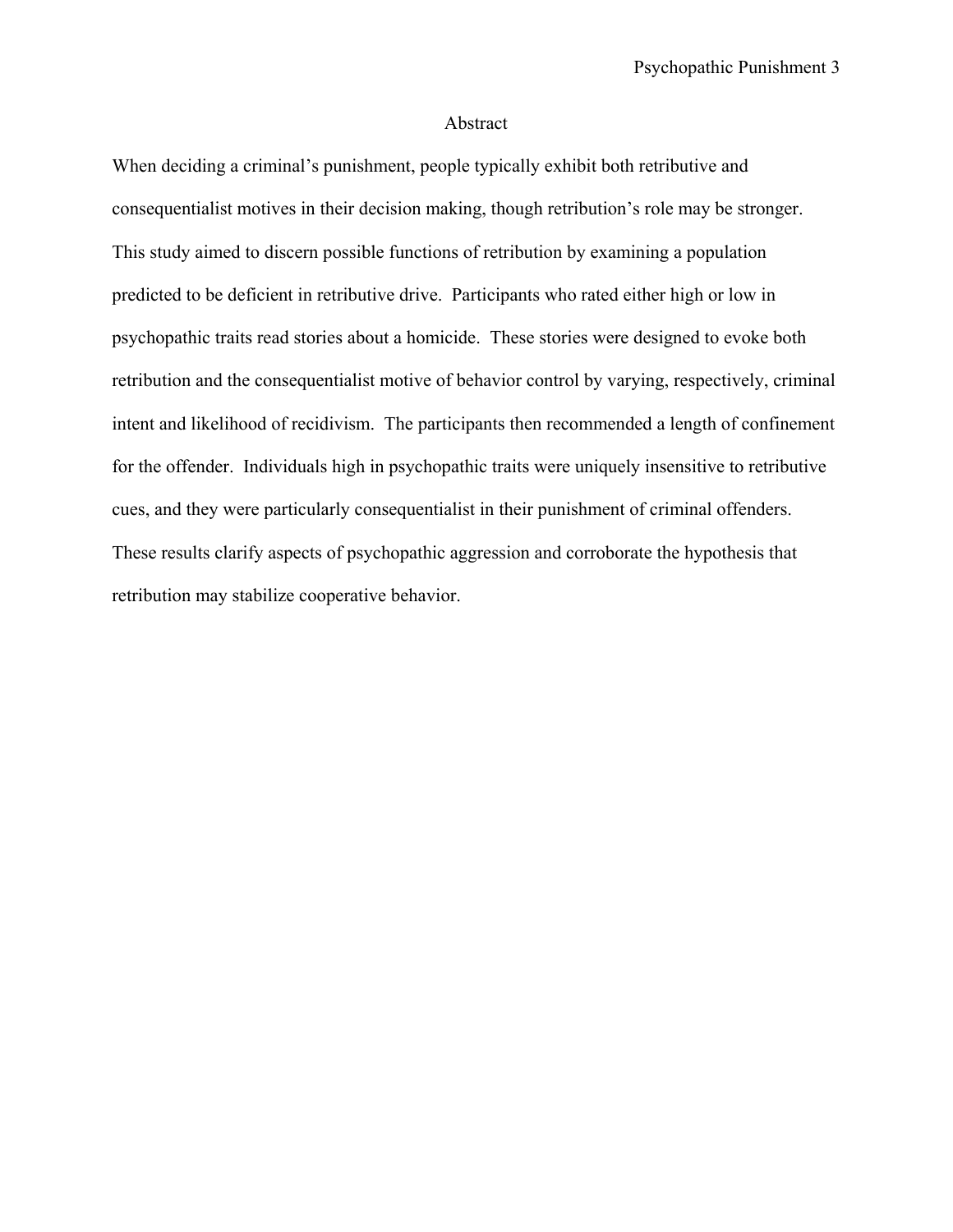No Skin Off My Back: Retribution Deficits in Psychopathic Motives for Punishment

 People are frequently called upon to punish others in everyday life, from discipline by a mother to demotion by a boss. Nowhere is such punishment clearer than in a court of law, wherein it is exacted by judges and juries. Although punishment is often constrained by legislated sentencing guideline grids and jury instructions, its severity is often affected by the arbiter's implicit motives for punishment. For example, a punishment that is intended to deter an offender is likely to differ considerably from one used to express moral condemnation. Complicating the matter further is the fact that punishment goals are often left unstated and may represent the concurrent operation of multiple motives (Rappaport, 2003). Furthermore, even when the court provides explicit instructions, this does not guarantee that jurors will understand and internalize them (Haney  $&$  Lynch, 1994), and in case of jury nullification, jurors may wantonly defy them. By examining how implicit punitive motives differentially shape our punishment decisions, we can better predict how severe a punishment will be favored in a given context and why it is sought at all.

Typically, "punishment" is considered to be any cost deliberately imposed upon a target in response to a violation of a rule (see Bourke, 1977). Left unstated in this definition is what *motivates* this infliction of costs. The many motives for punishment are usually broadly divided into two categories: the desire for retribution and the consequentialist desire for behavior control. Retribution is the use of punishment to "right a wrong," or "restore a moral balance" (Spohn, 2002). Its leading proponents have described the expression of retribution as a self-justified gesture, carrying an underived moral authority (Kant, 1790/1952).

Retribution is retrospective because it concerns only crimes that have already been committed. It is typically accompanied by emotions like outrage and righteous anger (Carlsmith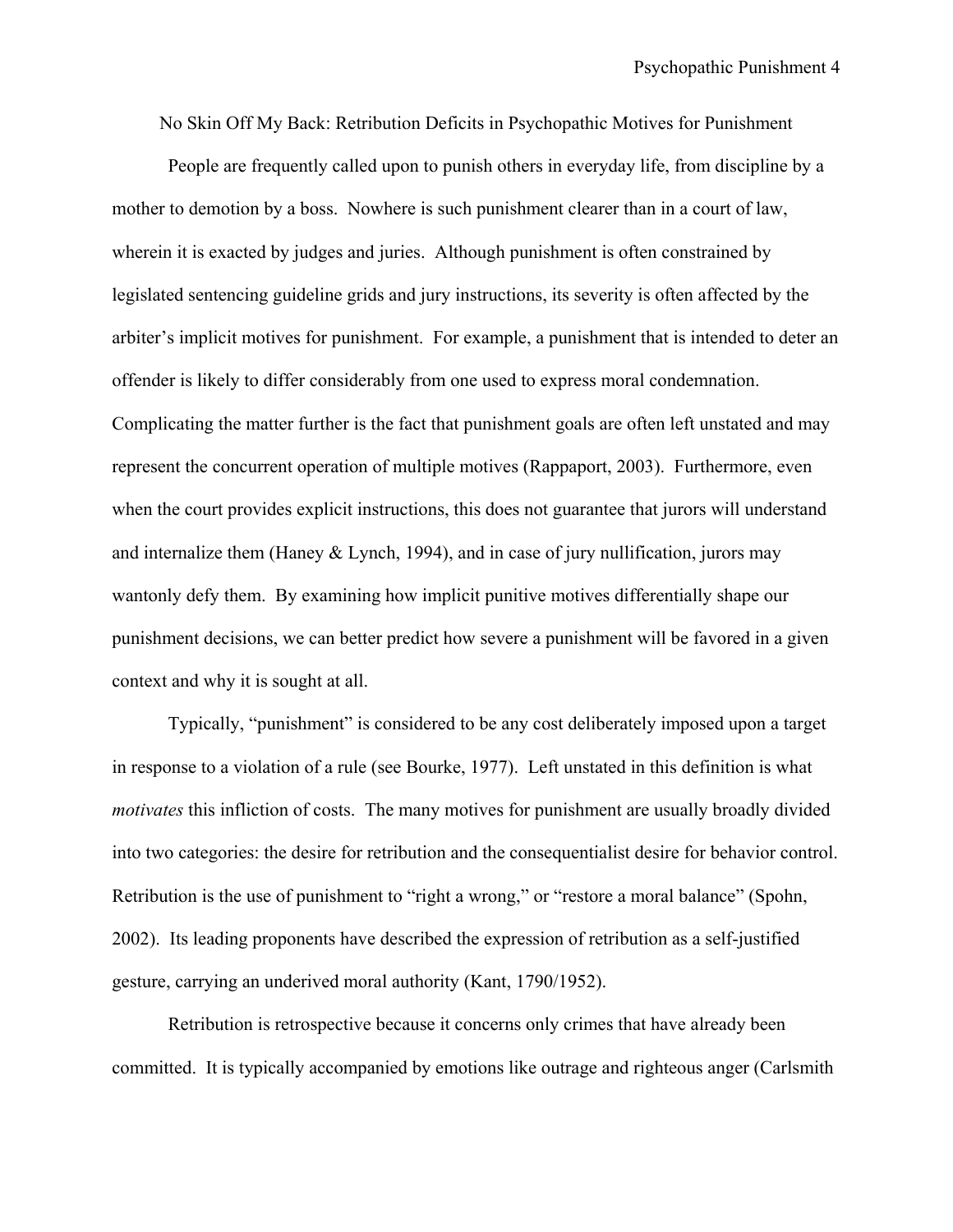et al., 2002; Daly & Wilson, 1988; Darley et al., 2000; Fessler & Haley, 2003; Lerner, Goldberg & Tetlock, 1998). Drawing on arguments by Daly and Wilson (1988), Walsh asserted that without retributive emotions, we would lack the motivation required to oppose those who violate reciprocity norms, violators would gain a reproductive advantage, and we might all have evolved into psychopaths (2000). Although the punishment may also have the effect of deterring future transgression, this is not the explicit goal of retribution. As a consequence, no matter how dangerous a person may be, his dangerousness alone is not sufficient to merit a retributive response.

 In contrast to retribution, the motive of behavior control is *pro*spective—to prevent future crimes from being committed (Vidmar, 2000). The more dangerous the criminal is judged, the more severe punishment is mandated to thwart a recurrence. If an offender is rendered incapable of recidivism (e.g., a burglar loses his arms in an accident), a person motivated solely by behavior control would have no reason to punish.

 Studies that have investigated the motivations for punishment in typical populations have found that lay punishment is driven both by retribution and behavior control, although retribution's role may be stronger (Blumstein & Cohen, 1980; Bohm, 1992; Carlsmith et al., 2002; Darley et al., 2000; Hamilton & Rytina, 1980; McFatter, 1982; Rucker, Polifroni, Tetlock & Scott, 2004; Warr et al., 1983).

If the retributive sentiment is indifferent to crime control, what does it do for us, if anything? Like vengeance, retribution could be pathological (see Fridja, 1994). However, much debate has ensued about particular functions of retribution, with conjectures that range from a desire for equity, to costly signaling, to promoting cooperation in collective actions, to restoring welfare or reproductive fitness differentials, and more (Boyd & Richerson, 1992; Daly &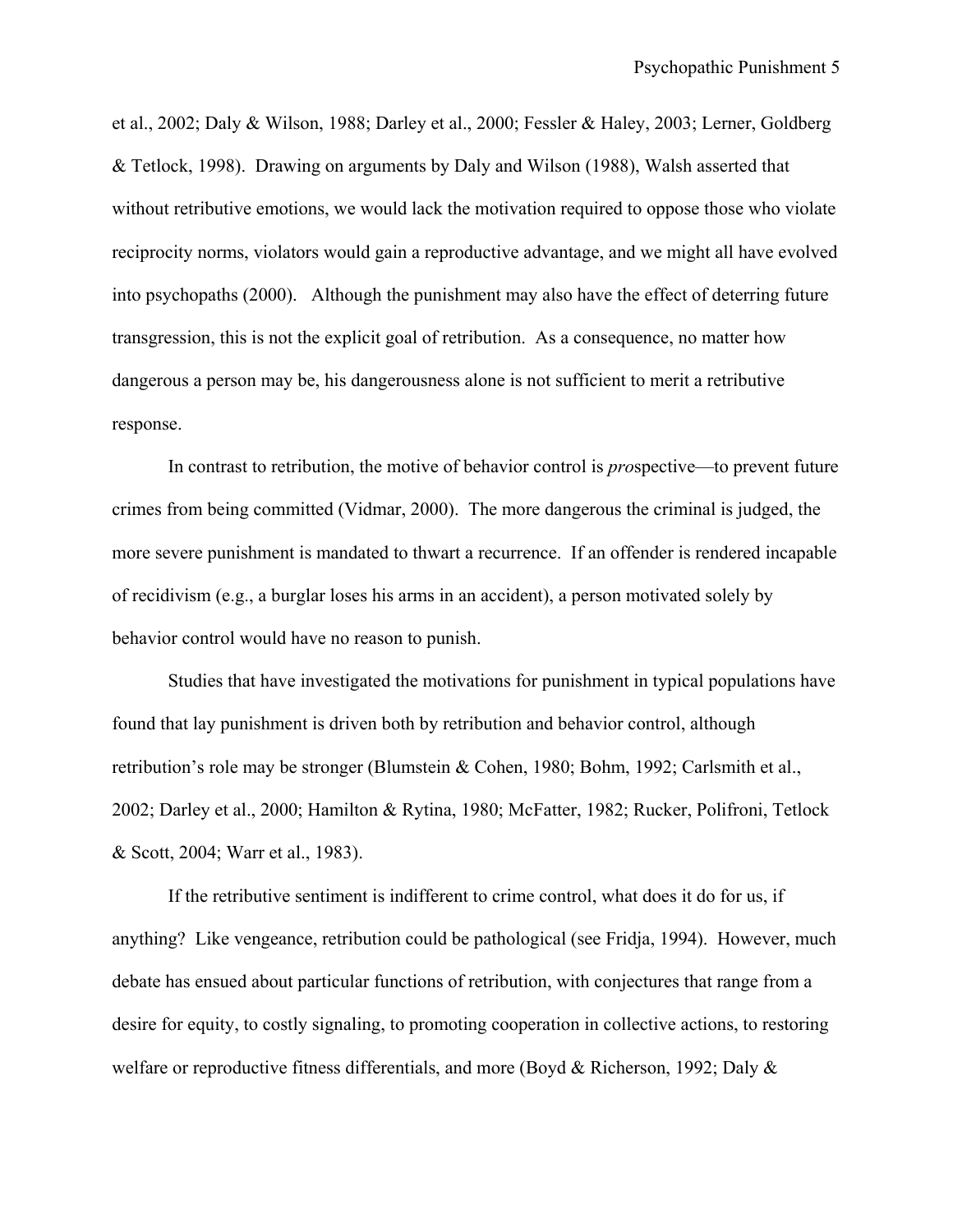Wilson, 1988; Fehr & Fishbacher, 2004a; Fehr & Gachter, 2002; Fowler, 2005; Gintis, Bowles, Boyd & Fehr, 2003; Kurzban, DeScioli & O'Brien, in press; Price, Cosmides & Tooby, 2002; Trivers, 1971; Turillo, Folger, Lavelle, Umphress & Gee, 2002).

One clue to this puzzle might be to examine the form of a person's punitive motives when the retributive response is deficient or absent. In other words, the exception may help us to understand the rule. So in whom is retribution absent? Might certain personality types, for example, be relatively disposed against retribution? One candidate may be the psychopathic personality.

### The Psychopathic Personality

Psychopaths are individuals who seem to lack a conscience. By some estimates, they comprise approximately 2-3% of the population. Early research contended that psychopaths were deficient in the ability to distinguish right from wrong (Bushong, 1934). More recent evidence has suggested that psychopaths do understand the concepts of "right" and "wrong" abstractly, but do not use them to regulate their own behavior (Cleckley, 1976; Hare, 1993; Patrick, 1994). In support of this claim, Simon, Holzberg, and Unger (1951) found that when solutions to social conflicts were presented in a multiple-choice format, psychopathic women did not differ from female controls. The two groups did differ, however, when the requests were open-ended. This result suggests that psychopathic women can identify socially appropriate responses but then fail to apply them in concrete situations when left to their own devices<sup>1</sup>. In another study, Link, Sherer, and Byrne (1977) found that psychopathic inpatients scored higher on a morality scale than non-psychopaths, showing that moral knowledge and moral conduct may diverge in the psychopathic mind. Findings such as these have met with the peremptory objection that psychopathic accuracy in identifying moral transgressions is not genuine but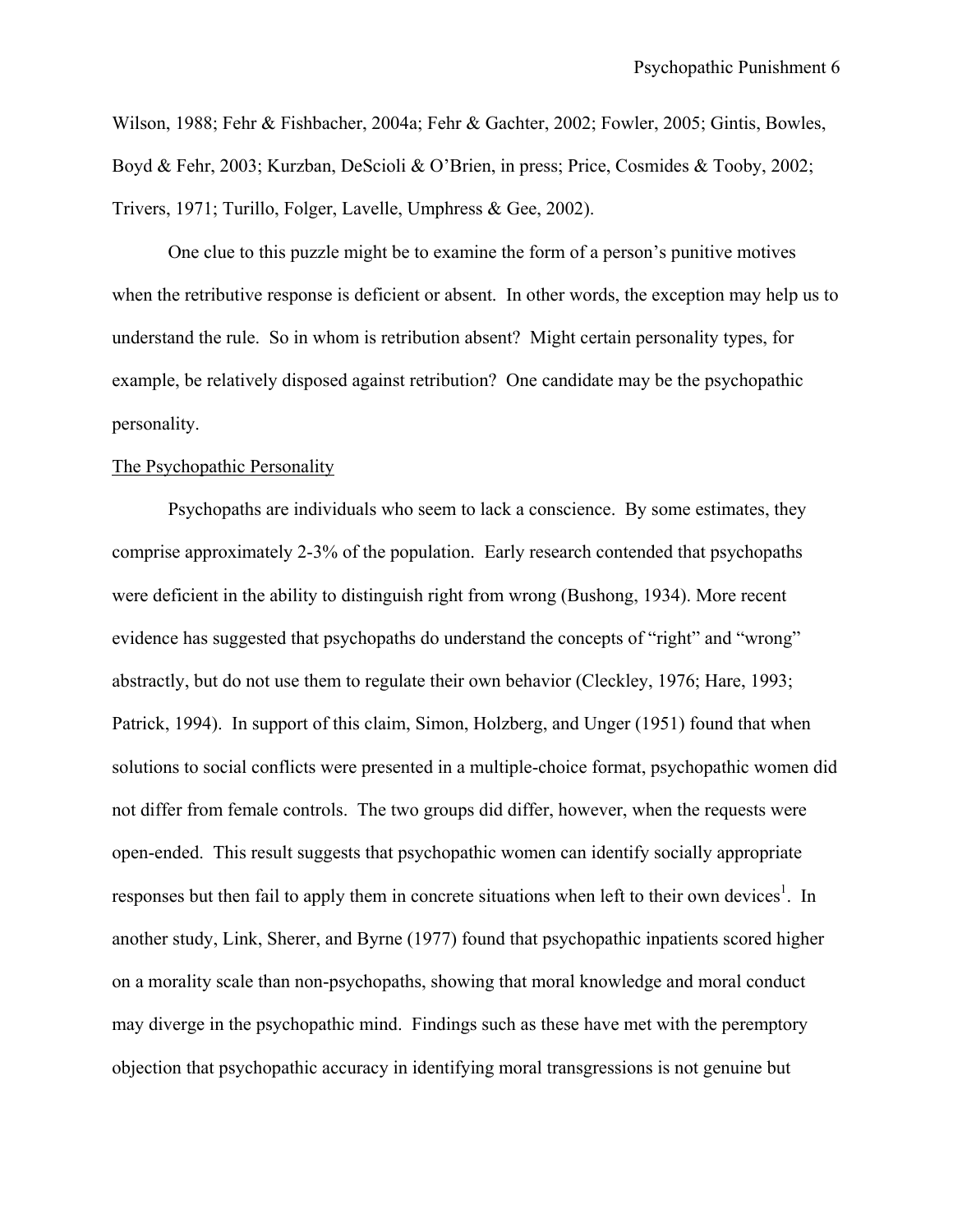results instead from social desirability effects (Blair, 1995); this interpretation remains to be demonstrated empirically.

Along with transgressive tendencies, psychopaths often have been characterized as particularly prone to aggressive, antisocial behavior (Elliott & Gillett, 1992; Hare, 1993; Lindner, 1944; Link et al., 1977; Lykken, 1995)<sup>2</sup>. In contrast to that of non-psychopaths, however, psychopathic aggression is thought to be largely proactive rather than reactive (Blair, 2001; Cornell, Warren, Hawk, Stafford, Oram, & Pine, 1996; Raine, Dodge, Loeber, Gatzke-Kopp, Lynam, Reynolds, Stouthamer-Loeber, Liu, 2006).

This difference has implications for the emotionality of the aggressor. Reactive aggression (also known as hostile, moralistic, retaliatory, or angry aggression) is typically accompanied by righteous anger, and its psychological functions are believed to discourage antisocial behavior and facilitate cooperation (Buss, 1961; Clutton-Brock & Parker, 1995; Daly & Wilson, 1988; Frank, 1988; Gintis et al., 2003; Kingsbury, Lambert & Hendrickse, 1997; Kurzban et al., 2007; Price et al., 2002; Sell, 2005; Trivers, 1971). Proactive aggression, on the other hand, functions instrumentally, to control or manipulate the behavior of others for personal gain (Kingsbury et al., 1997). Because the psychopath may punish more proactively, righteous anger may be conspicuously absent. As Cleckley said of the classic psychopath, "mature, wholehearted anger, true or consistent indignation, honest, solid grief, sustaining pride, deep joy, and genuine despair are reactions not likely to be found within [the psychopath's emotional] scale" (p. 348, 1976).

The distinction between retroactive and proactive aggression can be seen as mapping onto the twin motives of punishment. Conceived in this way, punishments motivated by behavior control serve as examples of proactive aggression, whereas those motivated by retribution are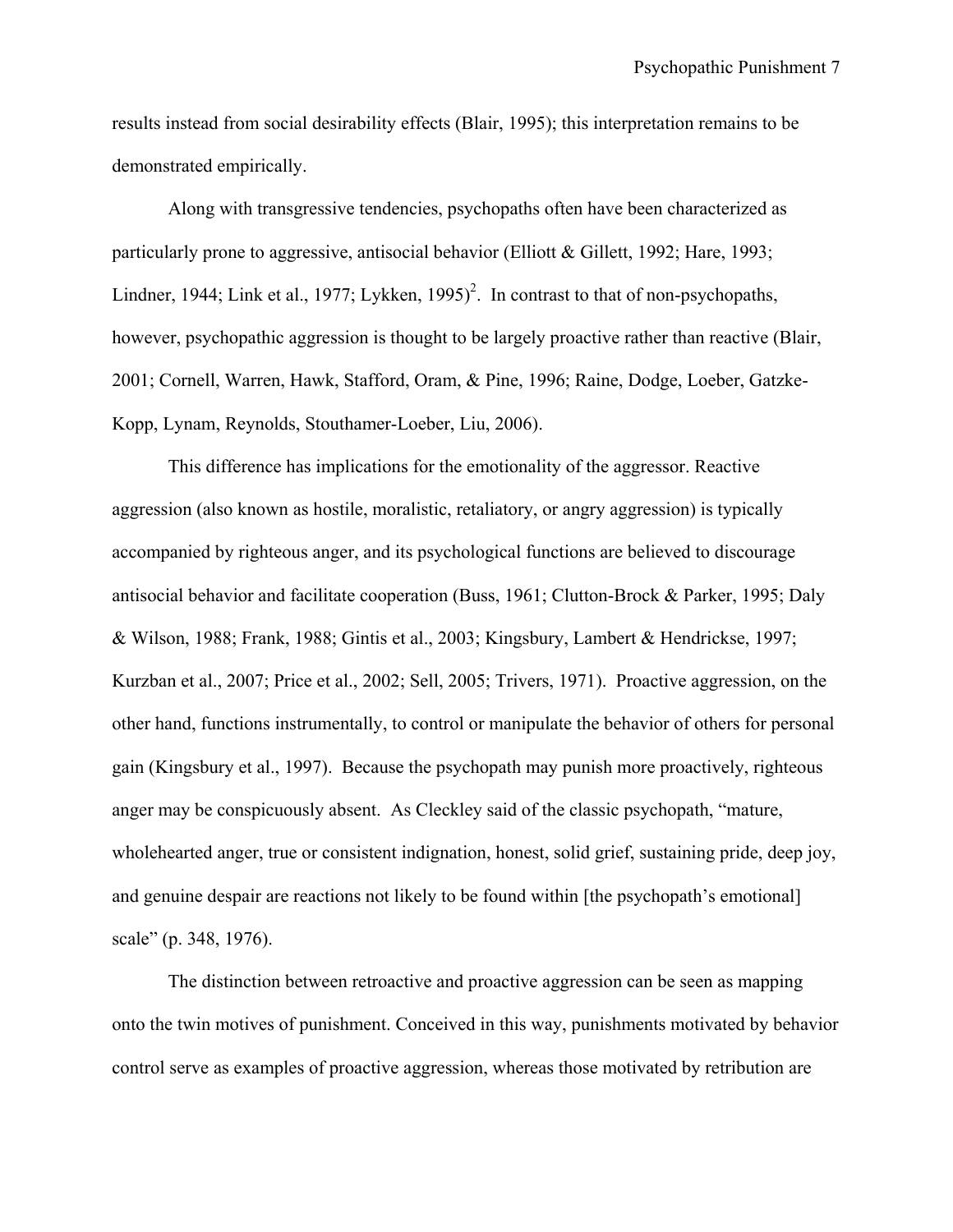characteristic of reactive aggression. Assuming these stipulations, it might be predicted that the punishment enacted by psychopaths would be motivated primarily by behavior control and would lack the retributive influence operating in typical, more prosocial, populations. If so, then the relative absence of the retributive response from the psychopath's mental toolkit would be consistent with the evidence that retribution functions to facilitate cooperative, prosocial behavior.

#### Measuring Retribution

How can it be determined whether someone is motivated reactively, to exact retribution, or proactively, to control behavior? We discuss separately how each motive might be surmised.

Several properties of retribution permit the discerning of its operation in punishment decisions. First, retribution should be relatively indifferent to cues diagnostic of recidivism because, as the argument goes, people should be punished for what they have done, not necessarily for what they *might* do.

Additionally, according to the principle of proportionality, exactly how retributive a person is toward an offender will depend upon the seriousness of the offense. For this reason, researchers who have wanted to observe changes in retributive sentiments have typically manipulated offense seriousness (Carlsmith et al., 2002; Darley et al., 2000; McFatter, 1982; White, 1975). Despite its reasonableness, this method carries the limitations that crime seriousness does not exclude the operation of behavior control. This is because crime seriousness often implies crime *costliness* as well—and the non-retributive person motivated by behavior control should be especially motivated to reduce the likelihood of costly crimes, whether the costs are physical, emotional, or financial (Warr et al., 1983). As such, crime seriousness does not help to distill the relative contributions of the two motives.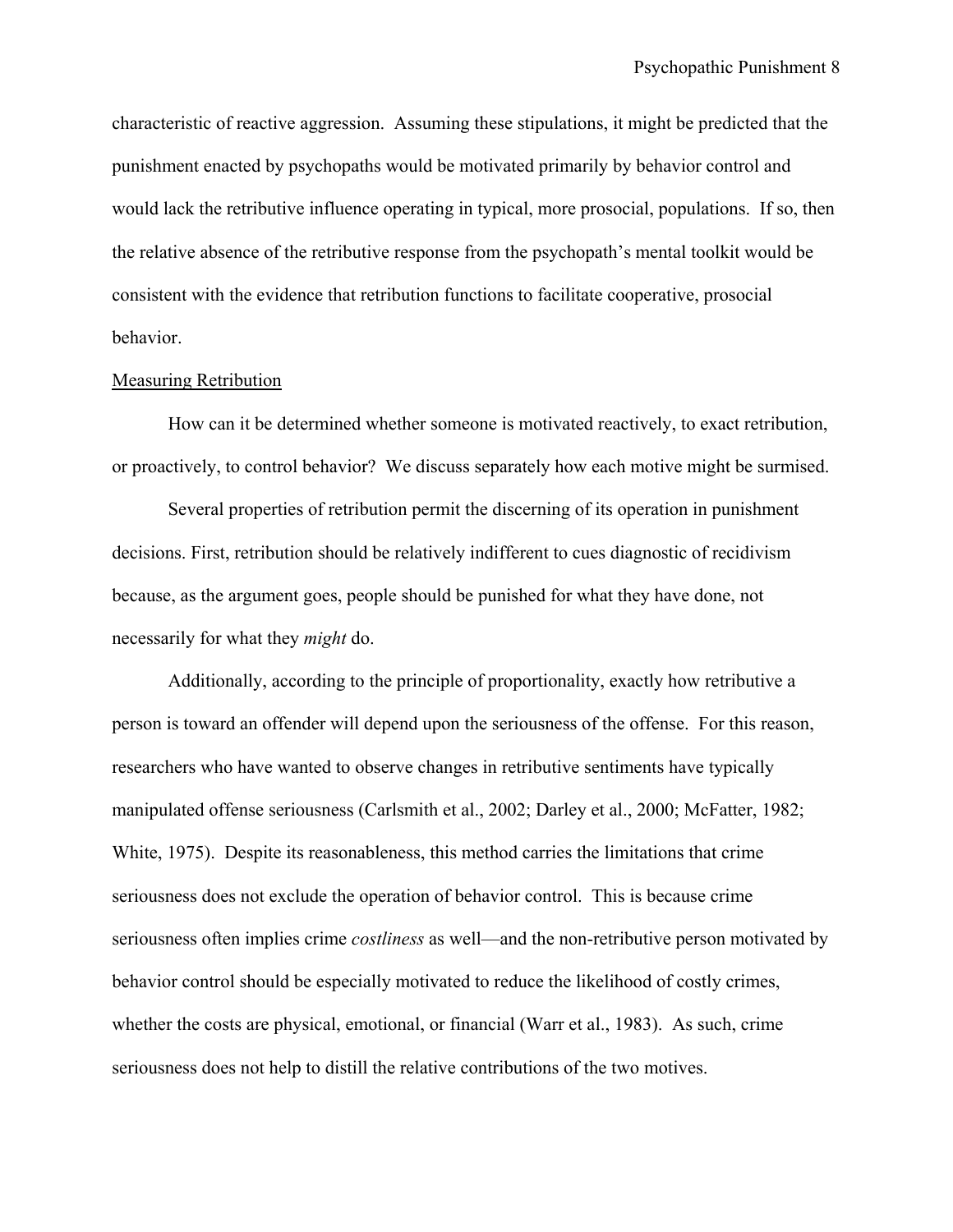How retributive a person will be should also depend on attributions of *intent*. Research has shown that punishments are more severe for offenses that are judged more intentional, even when the intended consequences of the criminal act are thwarted (Baron & Richardson, 1994: p. 145, 210; Geen, 1968; Greenwell & Dengerink, 1973; White, 1975). The reason intent has proven more important than consequence may be because it signals more reliably just how highly the perpetrator regards our welfare (Epstein & Taylor, 1967; Nickel, 1974; Ohbuchi & Kambara, 1985; Sell, 2005). Criminal intent also can lead people to infer how likely an offender is to recidivate, but this relationship can be neutralized by convincing judges that an offender who transgressed intentionally is, nonetheless, not at risk of recidivating. In the present experiment, we posit that retributive sentiments will be particularly sensitive to criminal intent (see also Horai & Bartek, 1978; Horan & Kaplan, 1983; Vidmar & Crinklaw, 1974).

### Measuring Behavior Control

Ascertaining the operation of behavior control requires a different strategy. Experimentally, this motive is usually manipulated by adjusting the putative offender's criminal history to range from nil to extensive (Darley et al., 2000). This method is imperfect, partly due to the fact that criminals with longer histories are not necessarily believed to be more dangerous. Importantly, rates of recidivism tend to decrease in late adulthood, so longer criminal histories can actually become predictive of *decreased* likelihood of recidivism (Hoffman & Beck, 1984). This effectively lowers the ceiling on any bipolar scale designed to measure variation in recidivism estimates. There is another problem with manipulating criminal history: Whether the offender has a criminal history or not, he has in each case been convicted at least once, leading judges to perceive both as relatively dangerous, thus forcing a high floor on any punishment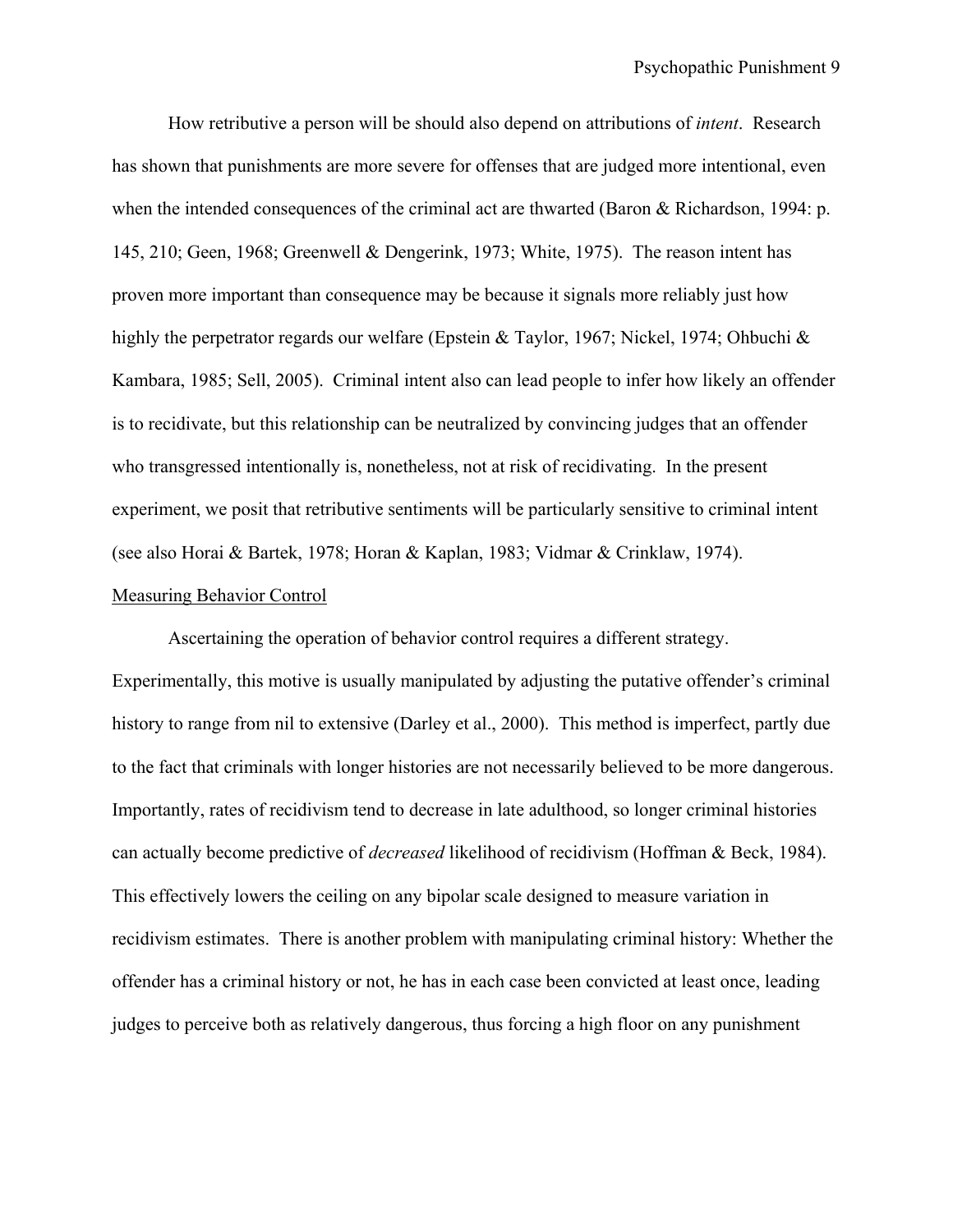scale. Finally, criminal history can provoke retribution in and of itself, should the punisher believe that the target offender has not atoned for his past misdeeds.

One way to maximize scale variability and avoid conflating behavior control with retribution might be to dispense with the criminal history manipulation entirely and, instead, vary likelihood of recidivism more directly—by appealing to expert testimony. Participants can be informed that an offender was given a series of valid psychological assessments and found by behavioral experts to be either highly likely or unlikely to recidivate. Of course, the success of this type of manipulation would rely upon participants' confidence in the experts' findings. If such confidence could be achieved, then expert testimony would be a direct and economical way to circumvent problems associated with manipulating criminal history.

When varied orthogonally, cues of criminal intent should evoke punishments motivated more by retribution, and expert testimony on recidivism should evoke punishments motivated more by behavior control.

## Study Overview and Hypotheses

Previous research led us to predict that both high psychopathy individuals (HPIs) and low psychopathy individuals (LPIs) will increase punishment when a threat of recidivism is present compared to when it is absent (Blair, 2001; Cornell et al., 1996; Darley et al., 2000; Raine et al., 2006; Rucker et al., 2004). This is because both groups should be nominally motivated to control dangerous behavior. However, controlling for threats of recidivism, HPIs should be less reactive to intent than LPIs. That is, compared to HPIs, LPIs should punish more severely if the crimes are intentional. In statistical terms, we thus expect both a main effect for threat and an interaction between intent and psychopathy.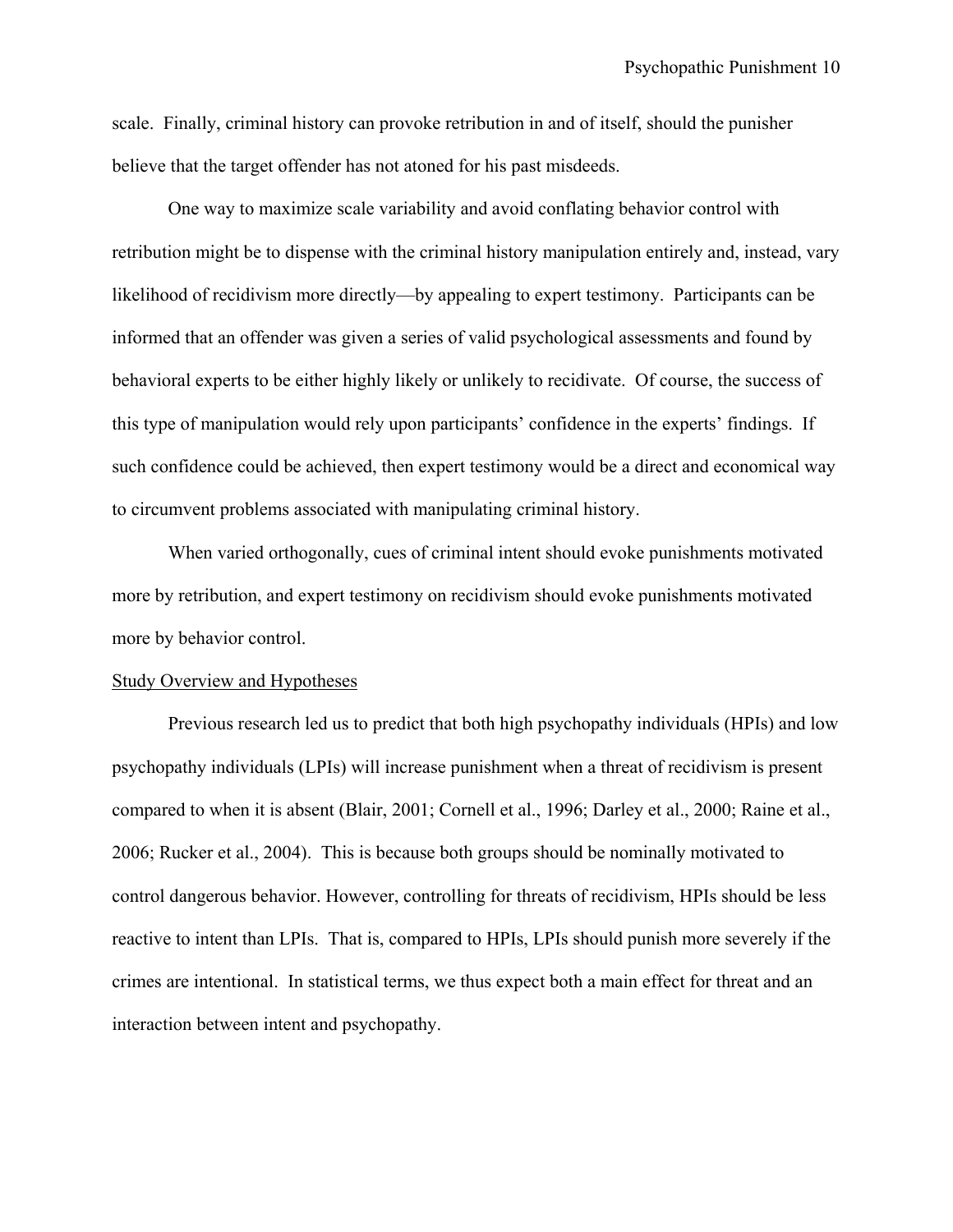Modeled after research by Darley and colleagues (2000), participants read vignettes about a homicide committed by an adult male and were given varying information about the *criminal intent* and the *likelihood of recidivism*. These constructs were designed to engage the motives of retribution and behavior control, respectively. Participants were separated into *high vs. low psychopathy* as measured by their scores on the Psychopathic Personality Inventory (PPI). The PPI has been established in a number of studies to be a valid and reliable indicator of psychopathic personality traits (Cale & Lilienfeld, 2006; Lilienfeld, 1990; Lilienfeld & Andrews, 1996).

The experiment used a 2 (high/low psychopathy) x 2 (high/low intentionality) x 2 (high/low likelihood of recidivism) between-subjects factorial design. This is a variant of what has been termed an "extreme-groups approach" (see Preacher, Rucker, MacCallum & Nicewander, 2005). We discuss our choice of this design and its benefits and limitations later in this article.

One challenge we faced was how to obtain our participants' punishment decisions in all their complexity. A classic measure of criminal punishment, of course, has been to solicit univocal recommendations for prison sentence length. However, we have come to believe that such traditional prison-sentencing measures may actually introduce bias. One instance may be in cases of unintentional offenders who are nonetheless likely to recidivate, such as some mentally ill offenders. Here, a prison sentence measure would be insensitive to behavior-control punishments simply because this type of punishment is considered inappropriate for unintentional offenders. Commitment to a psychiatric hospital, in contrast, may be more indicative of behavior-control responses toward these offenders.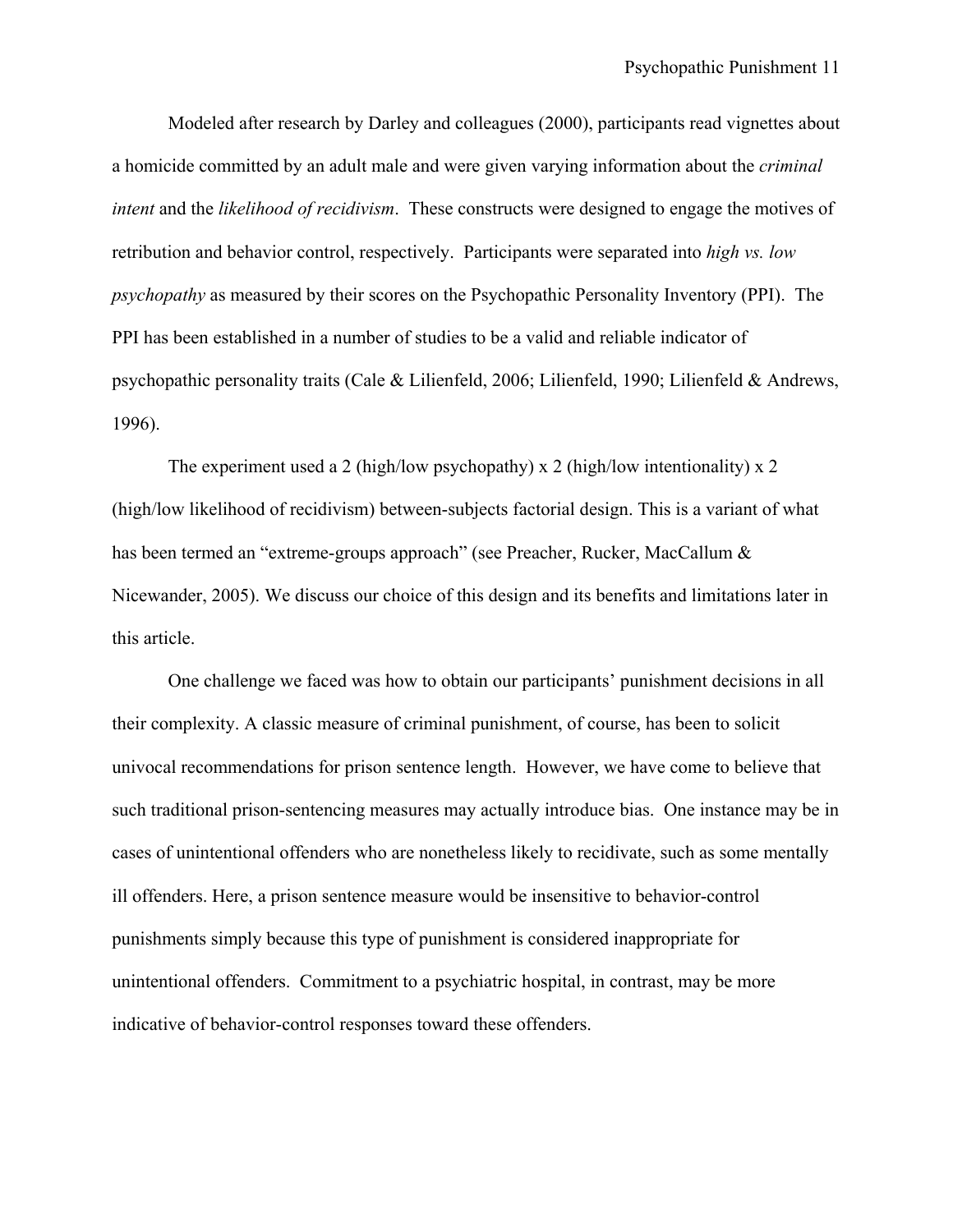In attempt to capture a more equal probability of detecting both punitive motives, we designed three related questions. First, participants indicated how strongly they felt the offender should be placed in a *prison*, then, how strongly the offender should be placed in a *mental institution*. Then, independently of these two ratings, they assigned our primary dependent variable of interest, a *confinement length* for the offender. This three-question structure permitted us to examine attitudes toward confinement length by itself, and also in relation to particular confinement sites. Although this approach forsakes the simplicity of the traditional one-question approach, we believe that it captures more of the complexity of real-life punishment decisions.

We used the vignette method in this study because the crime descriptions can be rendered roughly equivalent to the hearing of actual court cases. Although participants are fully aware that their task is purely hypothetical, this knowledge does not appear to have a significant impact on participants' responses (Wilson & O'Gorman, 2003).

## Methods

#### **Participants**

Participants were selected based on their scores on the Psychopathic Personality Inventory (PPI). The PPI was administered to 718 undergraduate males and females from an introductory psychology course at the University of California, Santa Barbara (UCSB). They were given course credit in exchange for their involvement. All experimental procedures met accepted ethical guidelines and were approved by the UCSB Committee on Research.

Consistent with an extreme-groups design, participants whose scores were greater than one standard deviation above the population mean  $(M = 137.57, SD = 12.67)$  were classified as high psychopathy individuals (HPIs), whereas those whose scores were less than one standard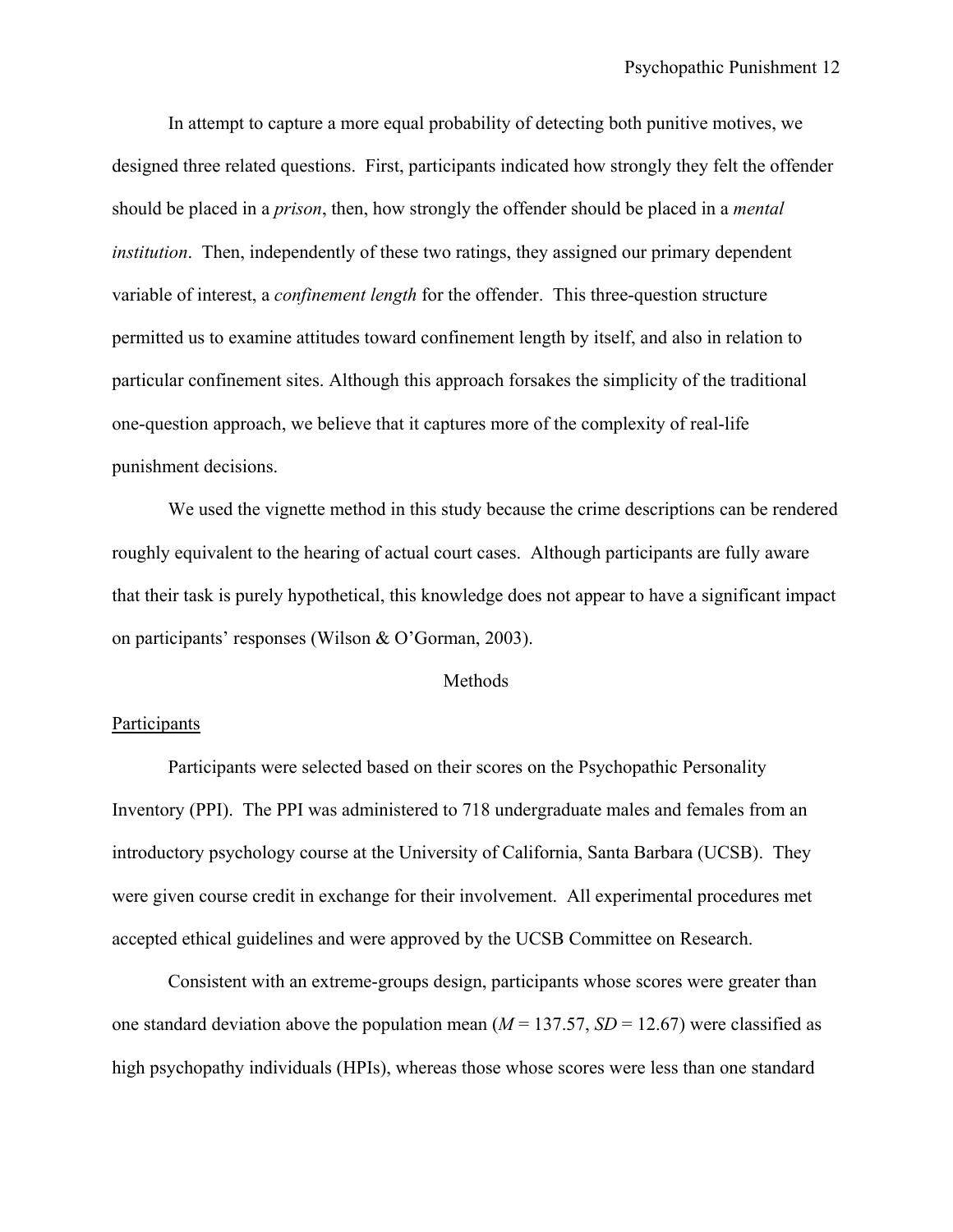deviation below the mean were classified as low psychopathy individuals (LPIs) . Our final sample consisted of 24 HPIs (9 F, 15 M) and 29 LPIs (23 F, 6 M). Mean age was 18.6 yr. (*SD*  $= .95$ ).

## Materials

 Participants read one of four vignettes that differed in terms of the two manipulated variables, the intentionality of the offense and the offender's likelihood of recidivism. "Intentionality" was manipulated by stipulating the presence or absence of a brain tumor that caused the offender's violent behavior. While the brain tumor manipulation is not the most common representation of low intent seen in criminal courts, it has been used in experimental research of this kind because it is a relatively unambiguous way of manipulating the alleged "cause" of the violent act, and it permits more credible portrayals of high likelihood of recidivism than do other forms of low intent (see Darley et al., 2000)<sup>3</sup>.

Likelihood of recidivism was manipulated by a purported psychological assessment which rendered an authoritative judgment on whether or not the offender was likely to recidivate. For example, participants in the low-intentionality, low-likelihood-of-recidivism condition read the following passage:

Oren is 56 years old. He has retired from his job as a customer service representative for a small telephone company. Recently, while walking in his neighborhood, he ranted at a passerby and hit the man with a crowbar that he grabbed from a construction site. The victim was killed.

 A medical examination after Oren's arrest reveals that he had a growing brain tumor in an area in which tumors consistently lead to violence. Medical experts all agree that the tumor, pressing on a critical brain area, was the cause of the violent incident.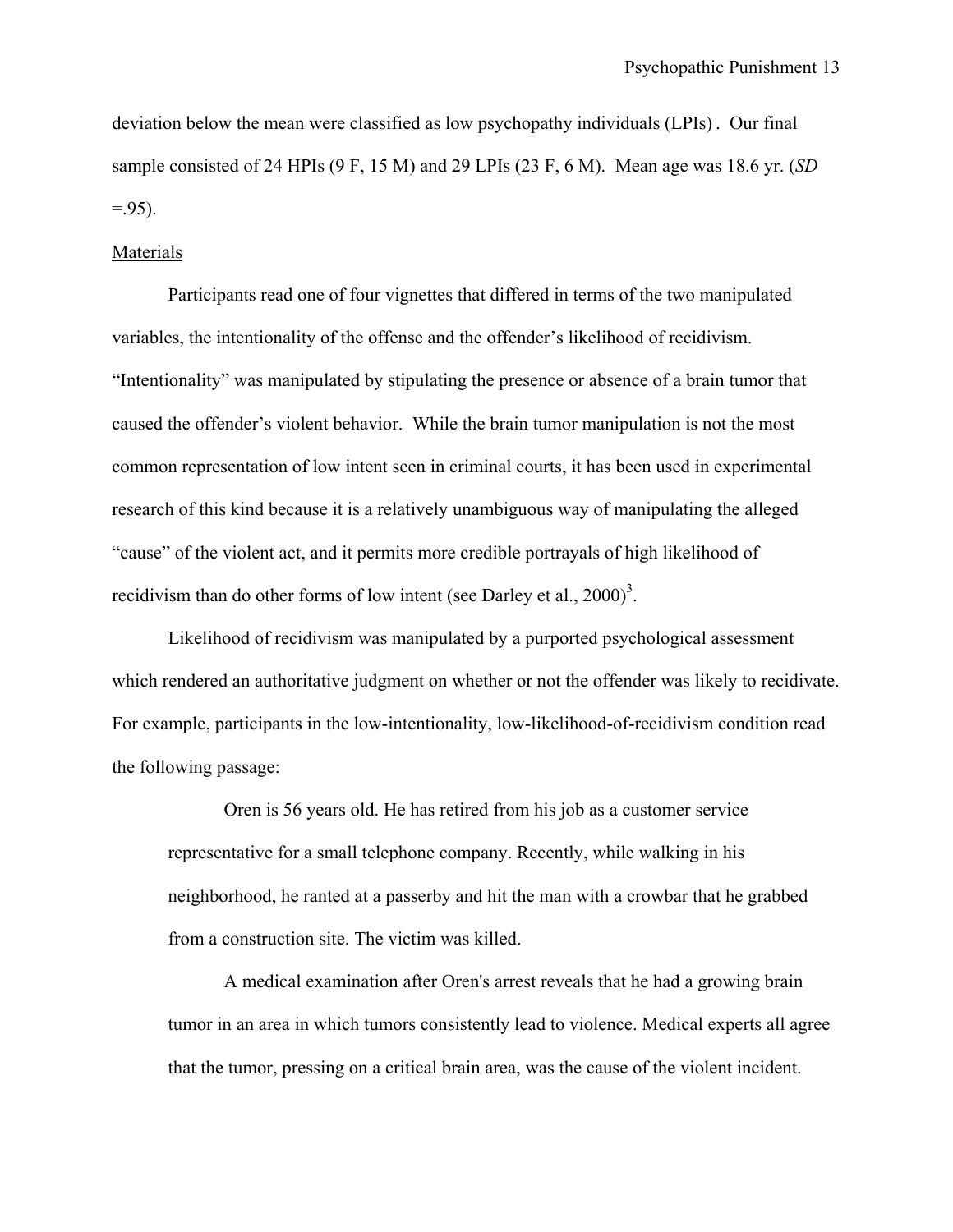Oren had hallucinated that the passerby was a devil who was attacking him, and so he acted in ''self defense.''

New surgical developments allow doctors to operate to remove the tumor and this is done. A reliable neuropsychological assessment test has determined that Oren is extremely unlikely to commit more crimes in the future.

After reading the passage, participants were asked to rate "How strongly do you feel the criminal should be freed? detained? executed?" 1 (not at all) to 11 (extremely); "Assuming the criminal is detained, how strongly do you feel he should reside in a prison? mental institution?" 1 (not at all) to 11 (extremely); and "How long do you think the criminal should be confined?"  $(1 = 0$ days,  $2 = 1$  day,  $3 = 2$  weeks,  $4 = 2$  months,  $5 = 6$  months,  $6 = 1$  year,  $7 = 3$  years,  $8 = 7$  years, 9  $= 15$  years,  $10 = 30$  years,  $11 =$  life). As checks on our manipulations, we asked participants how intentional they considered each offense and how likely the offender was to recidivate. Procedure

 Participants were run in separate cubicles. After first providing written informed consent, they were asked to complete the vignette questionnaire on the computer. Next, participants completed the manipulation checks. (See Appendix.) In order to verify that there were no inadvertent, overriding experimental demand characteristics, participants were also asked to surmise the purpose(s) of the study. Before the participants were dismissed, they were given a debriefing statement which informed them of the actual purposes of the study.

#### Results

*Manipulation checks.* First, we sought to verify that the offenders who were stipulated to commit their crime intentionally were in fact rated as acting more intentionally than those stipulated to transgress unintentionally. A three-way analysis of variance (ANOVA) was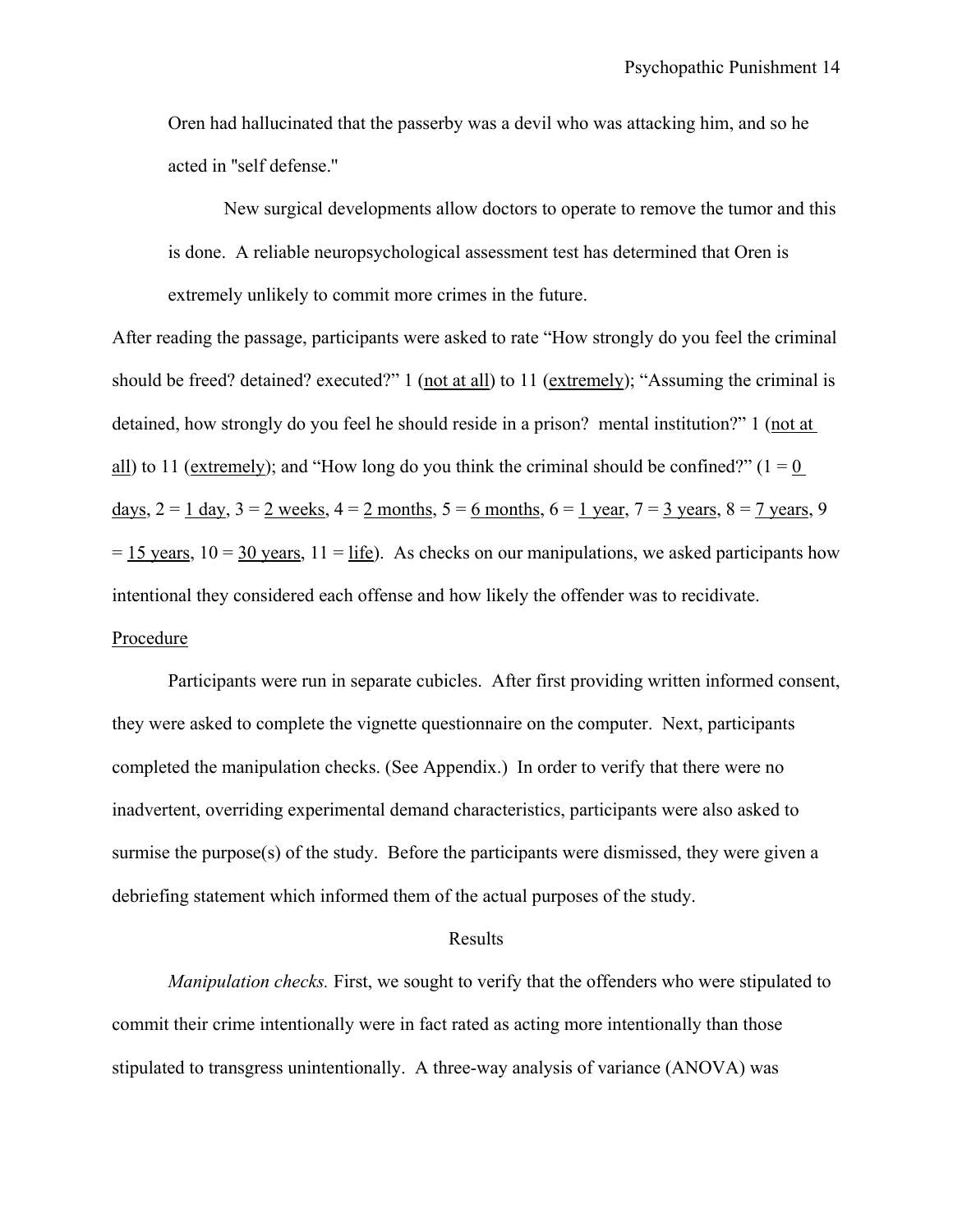conducted with intent, likelihood of recidivism, and psychopathy as independent variables, and the results showed that this was the case,  $F(1, 53) = 86.73$ ,  $p < .001$ ,  $\eta_p^2 = .65$ . (See Table 1.) We also observed an intent x psychopathy interaction,  $F(1, 53) = 4.33$ ,  $p < .05$ ,  $\eta_p^2 = .08$ . Pairwise comparisons, using Fisher's Least Significant Difference test, revealed that HPIs' ratings of intent were slightly more extreme than those of the LPIs. This interaction weighs against the hypothesis that intent would show a comparatively lower influence on the variance in the HPI's punishments. There were no other interactions.

The same test was performed to gauge participants' estimates of the offenders' likelihood of recidivism. Again, the offenders stipulated to be highly likely to recidivate were indeed perceived as much likelier to recidivate than those stipulated to be unlikely to recidivate, *F*(1, 53)  $= 49.59, p < .001, \eta_p^2 = .51$ . We also found a smaller independent effect of intent,  $F(1, 53) =$ 6.24,  $p < 0.05$ ,  $\eta_p^2 = 0.12$ , whereby low-intent offenders were seen as more likely to recidivate than high-intent offenders. That is, offenders whose offense was alleged to be caused by a brain tumor were believed to be at some greater risk of recidivism than those whose offense ostensibly resulted from free will. Although unexpected, this finding verifies that increases in punishment due to increased intent cannot be caused by the likelihood of recidivism manipulation<sup>4</sup>. There were no interactions.

## [Insert Table 1 here]

 According to our first hypothesis, both HPIs and LPIs would assign longer confinements to high-threat offenders compared to low-threat offenders. To test this, we conducted a threeway, between-subjects ANOVA (intent x likely x psychopathy) on our dependent variable, confinement length. Consistent with our hypothesis, both groups gave longer confinements for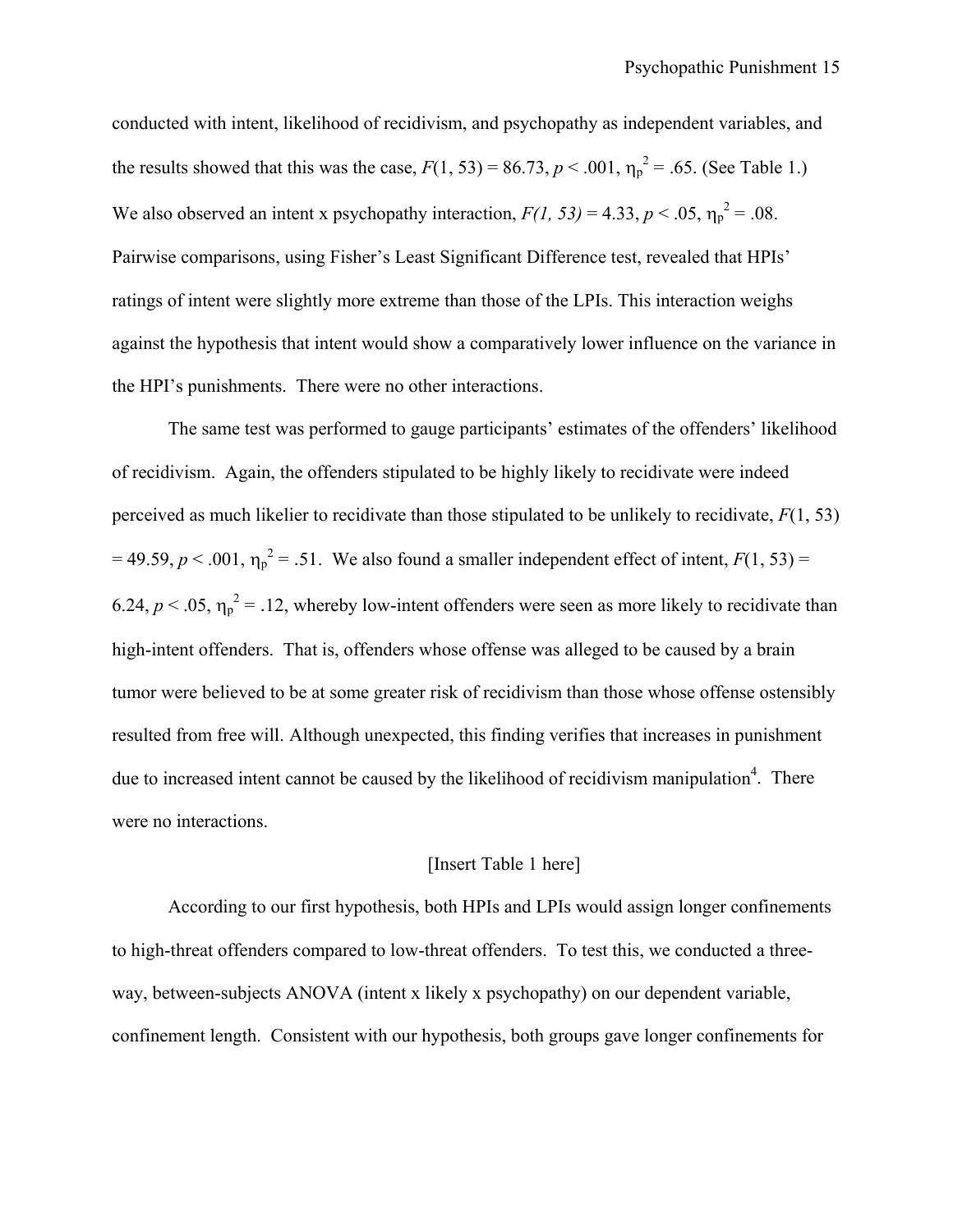higher-threat offenders,  $F(1,46) = 72.02$ ,  $p < .001$ ,  $\eta_p^2 = .61$ . We did not find a main effect for psychopathy,  $F(1,46) = 2.06$ ,  $p = .16$ ,  $\eta_p^2 = .04$ ,  $1-\beta = .29$ . (See Table 2 & Figure 1.)

[Insert Table 2 here]

## [Insert Figure 1 here]

Interestingly, we also observed an interaction in which HPIs were even more lenient than LPIs when it came to the confinement of criminals who were unlikely to recidivate,  $F(1,46) =$ 6.71,  $p < 0.05$ ,  $\eta_p^2 = 0.13$ . This result is consistent with our prediction, but inconsistent with the operation of reactive or opportunistic aggression.

Our second hypothesis was that psychopathy would interact with intentionality. Specifically, HPIs would assign similar confinement lengths for intentional and unintentional crimes, whereas LPIs would assign longer confinements for intentional crimes than for unintentional crimes. Consistent with our hypothesis, we found a marginal interaction between psychopathy and intentionality for confinement length,  $F(1,46) = 3.17$ ,  $p = .082$ ,  $\eta_p^2 = .07$ , 1- $\beta$ (power) = .415. HPIs gave similar confinement lengths for both intentional and unintentional crimes, whereas LPIs tended to give longer confinements for intentional crimes than for unintentional ones.

Pairwise comparisons also showed that, with respect to intentional crimes, the HPIs' confinements were shorter than those of the LPIs,  $p < .05$ . This excludes the interpretations that HPIs were insensitive to intent simply because they were more punitive across these conditions. We also found a main effect for intent, suggesting that both groups are to some degree sensitive to intent,  $F(1,46) = 5.38$ ,  $p < .05$ ,  $\eta_p^2 = .11$ ; this finding is admittedly qualified by the psychopathy x intent interaction (above). (See Table 2 & Figure 2.)

[Insert Figure 2 here]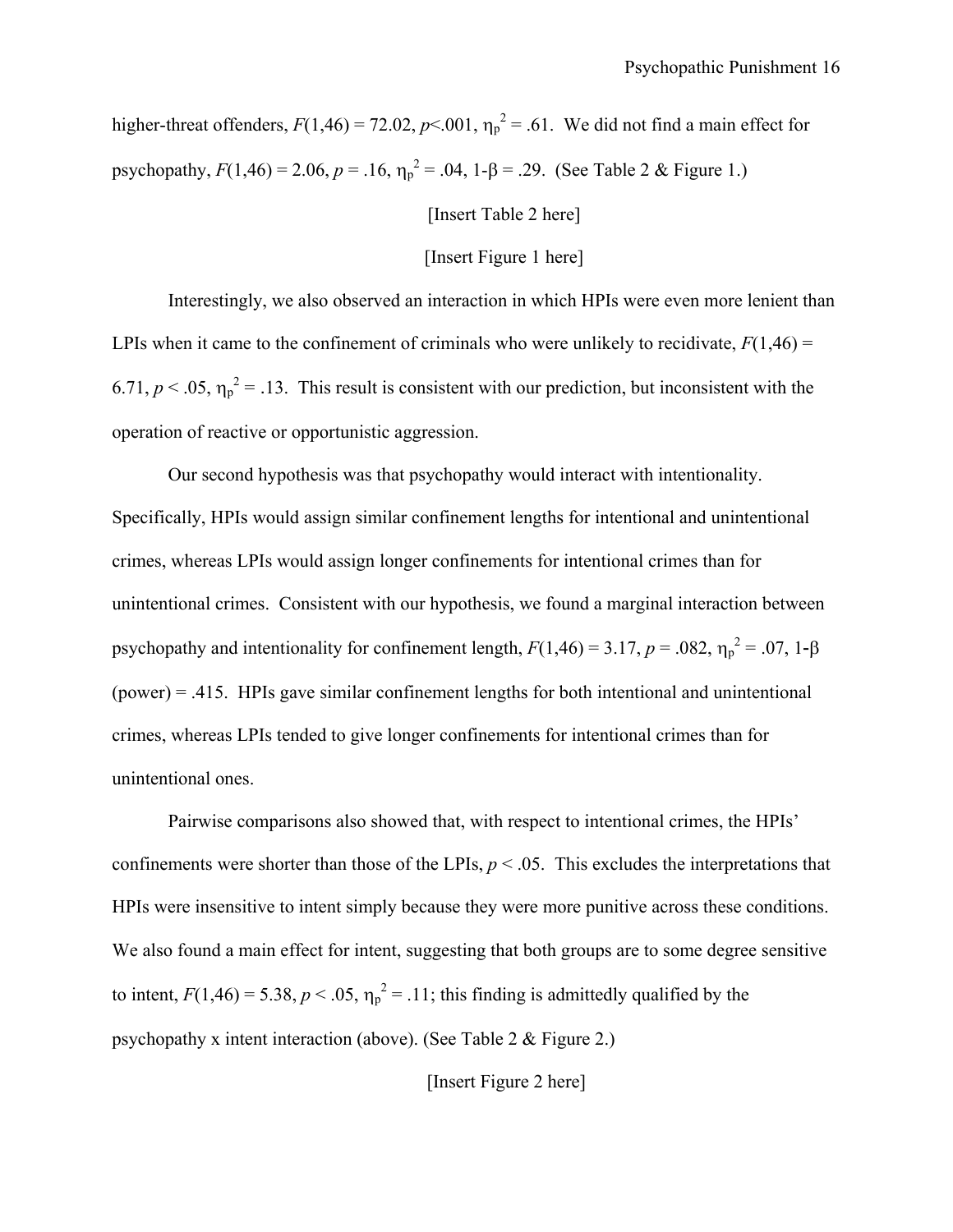We conjectured that the psychopathy x intent interaction may have only achieved marginal significance because the low intent cases that were crossed with high likelihood of recidivism were assigned relatively lengthy confinements. In other words, the demand to assign a behavior-control punishment for the dangerous mentally ill offender may have masked the desire to withhold retributive punishment from the low-intent offenders generally. If so, we would expect confinement site to moderate the effect of confinement length among LPIs, but not HPIs. That is, for LPIs, the effect of intent on confinement length should differ from zero when factoring in support for prison, whereas, for HPIs, it should disappear.

We tested this hypothesis by regressing intent on confinement length for LPIs and HPIs with *confinement site* as a moderating variable. The confinement-site variable was computed by subtracting support for an institution from support for prison such that positive values represented support for prison, and negative numbers represented support for institutionalization. As predicted, the regression yielded a significant effect of intent among the LPIs,  $\beta = .595$ , partial  $r = .459$ ,  $p < .05$ , but not for the HPIs,  $\beta = .310$ ,  $p = .346$ . This result supports the hypothesis that intent was indeed relevant to the LPI's punishment recommendations, but not to those of the HPIs.

## **Discussion**

 Our data produced three important results. First, confinements assigned by both HPIs and LPIs were longer for those criminals with a high likelihood of recidivism than for those with a low likelihood of recidivism. This suggests that both groups are instrumentally motivated to regulate threatening behavior. Our second major finding was a clear divergence in the responses of LPIs and HPIs toward variations in criminal intent: Unlike the LPIs, the HPIs consistently gave similar punishments regardless of variations in intent, suggesting that they are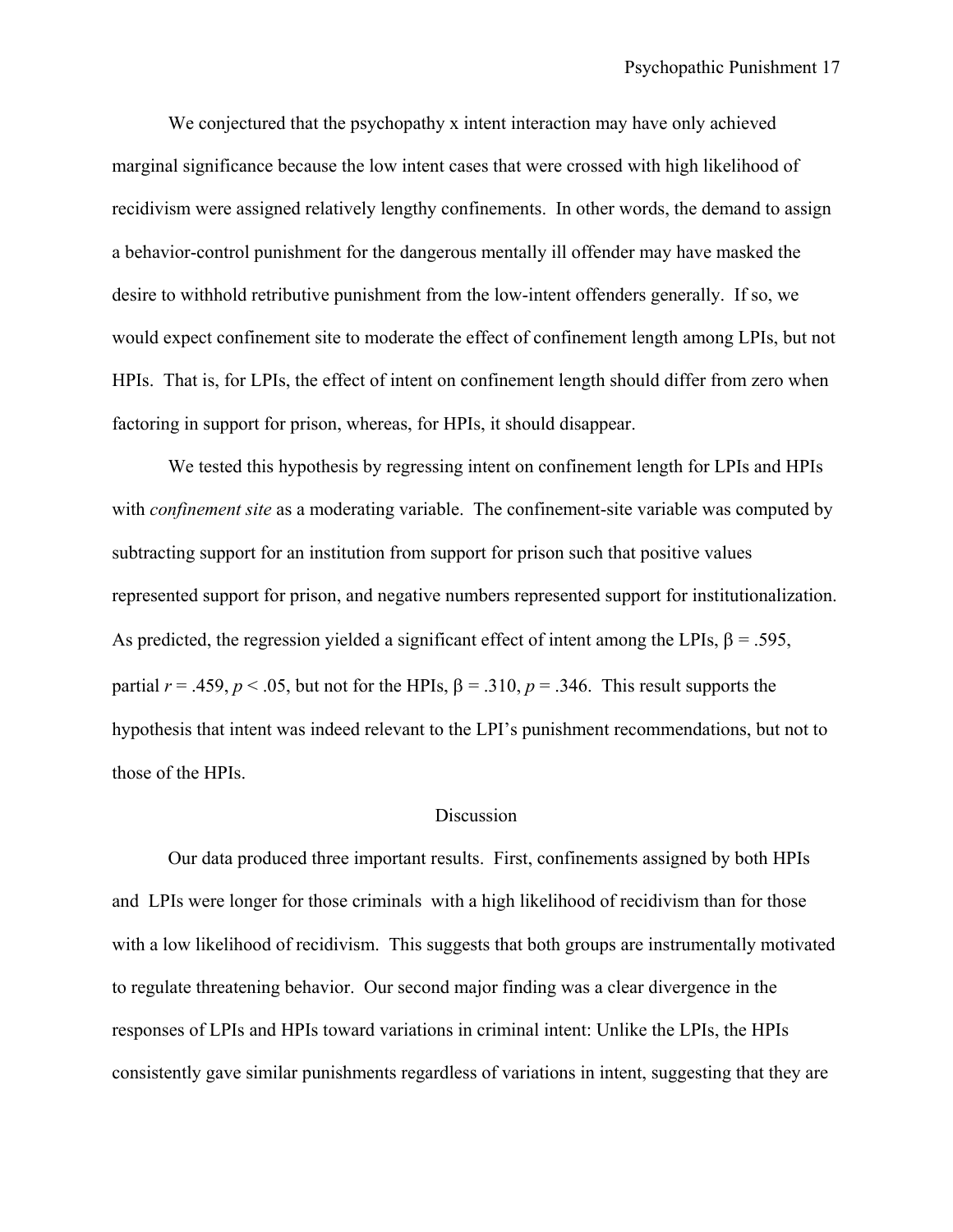comparatively insensitive to retributive motives for punishment. Third, we found that the HPIs were less punitive than the LPIs toward both intentional offenders and low-recidivism offenders. These results confirm our hypothesis that HPI punishment is predominantly motivated by behavior control.

That HPIs punished mainly out of behavior control, not retribution, supports the argument that psychopaths are rationalistic in their thinking (Deigh, 1996) but are impaired with respect to moral emotions (Blair et al., 1995). Folk notions of psychopathy would predict that this impairment leads to increased hostile or opportunistic aggression, and research has suggested that these forms of aggression are indeed associated with psychopathy (Lindner, 1944; Widiger & Lynam, 1998). For example, Book and Quinsey (2004) argued that psychopaths cannot draw on empathy displays in order to signal a sense of fairness, and so they compensate by increasing displays of indignation, which often produce excessive aggression. Their data, however, may better describe unsuccessful psychopaths in personal exchanges. In contrast, our finding that HPIs were less punitive toward both high-intent and low-recidivism offenders may reflect instead a non-clinical sample making third-party judgments. We will discuss this topic in greater detail below.

Some have theorized that consequentialist punishment is, in principle, unconstrained in its magnitude (McClosky, 1965; Parfit,1984). Importantly, this study was not designed to discover when consequentialists maximize aggression, but holding those conditions aside, it does demonstrate that consequentialist strategies do not necessarily produce hostile or opportunistic aggression. Instead, consequentialist strategies, including psychopathic ones, may lead to attenuated punishments under certain conditions. Specifically, such strategies should be conservative to the extent that the dispensation of punishment is costly and the putative offender exhibits no real or imagined threat. Where psychopathic punishment and conventional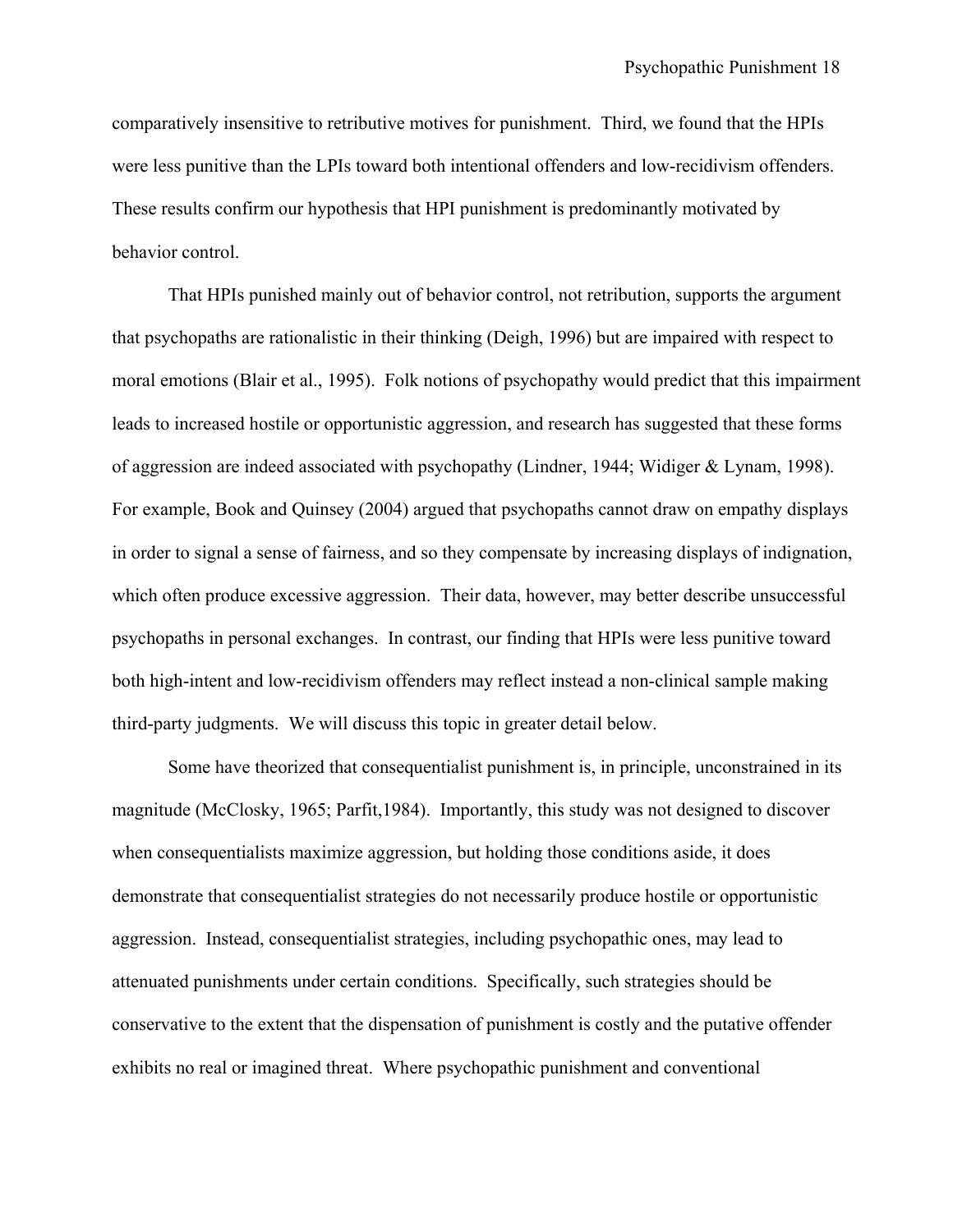consequentialist punishment may diverge is that conventional consequentialism is usually concerned with threats against society in general, whereas psychopaths should only be motivated to reduce threats to their own self-interest (see Cale & Lilienfeld, 2006). The present experiment did not control how costly it was to dispense punishment, nor did it distinguish personal from societal threats. Future research should test our hunch that conservative psychopathic punishment is tailored largely to serve self-interest.

If punishment is normally perceived as costly, why didn't HPIs rate the intent values even lower? One reason may be that despite our experimental efforts to cross intent with likelihood of recidivism, intent normally is often a reliable *predictor* of recidivism. In other words, offenders who have transgressed intentionally are likelier on average to recidivate than those who have transgressed without intent. Also, our participants rated the low-intent offender as still somewhat likely to recidivate. For these reasons, we made no predictions about the absolute values of the HPIs' punishment.

#### *Functions of Retribution.*

We argued previously against the notion that consequentialist strategies would necessarily lead to greater aggression than moralistic ones. In fact, our data suggest that the opposite may be true, at least in conditions of high intent and low recidivism. This result forces us to question exactly why the LPIs are prone to inflict punishment upon intentional offenders despite the assurances that these offenders are not dangerous. In other words, perhaps what demands explanation is not why psychopaths are consequential, but why non-psychopaths so predictably render punishments that prove futile in the face of unwanted behavior. Kant would invoke a fundamental moral sense; we, like many others, seek a functionalist explanation.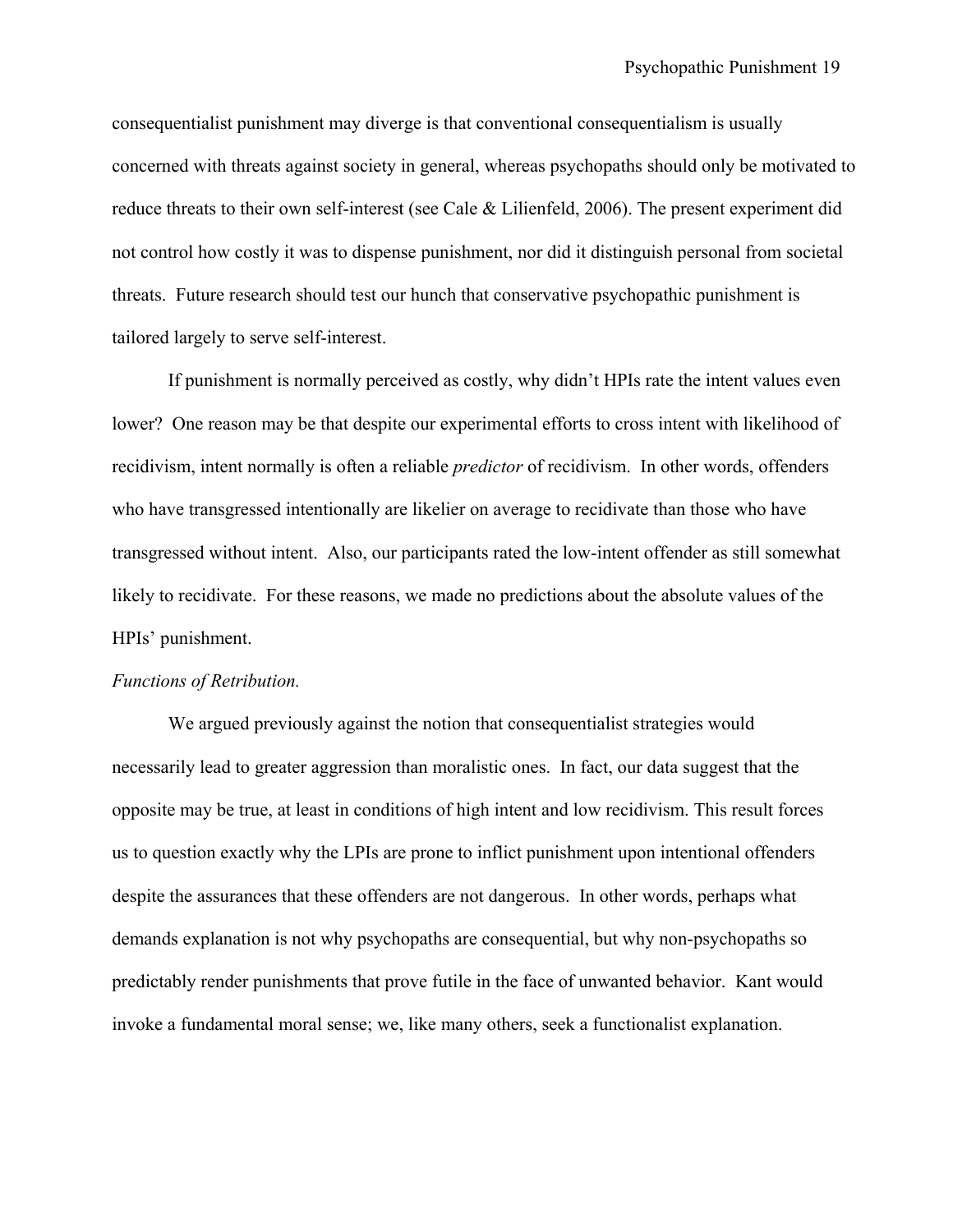What do the present results tell us about the possible functions of retribution? One defining feature of the psychopath is his pursuit of self-interest at the expense of others' welfare. As long as there are opportunities to exploit the aid of others, psychopaths should be willing to aggress, undoubtedly, to levels far beyond those measured in the present study. Once identified, nonpsychopaths should perceive psychopaths as terrible candidates for cooperation.

The fact that psychopaths are low in retributive sentiments is consistent with the hypothesis that retribution facilitates prosocial, cooperative behavior (see Boyd & Richerson, 1992; Clutton-Brock & Parker, 1995; Daly & Wilson, 1988; Fehr & Gachter, 2000, 2002; Fowler, 2005; Frank, 1988; Gintis et al., 2003; Kurzban et al., 2007; Price et al., 2002; Trivers, 1971; Walsh, 2000). If so, these results would complement data by Fehr and Gachter (2000, 2002), among others, which suggest that punishment facilitates cooperation in iterated economic relationships. Seen in this light, psychopaths may be characterized as prone not only to cheating on collective actions, but also as prone to free-riding on the collective enforcement of punishment of other cheaters. This is not to say that psychopathic behavior is less functional – only that it may occupy a different niche in environments rich in social competition and cooperation. Certainly, in terms of population dynamics, it can be argued that these purely instrumental strategies would be unstable in large proportions, yet they have the potential to confer obvious advantages when they occur sporadically amid the context of largely prosocial strategies.

If the retributive motive is a solution to an adaptive problem of cooperation, then there must be certain conditions prerequisite for its activation. Our data suggest that signals of intent may provide reliable input conditions for a retributive response given that they may have been reliable predictors of recidivism in our evolutionary past. Although a complete theory of intentionality does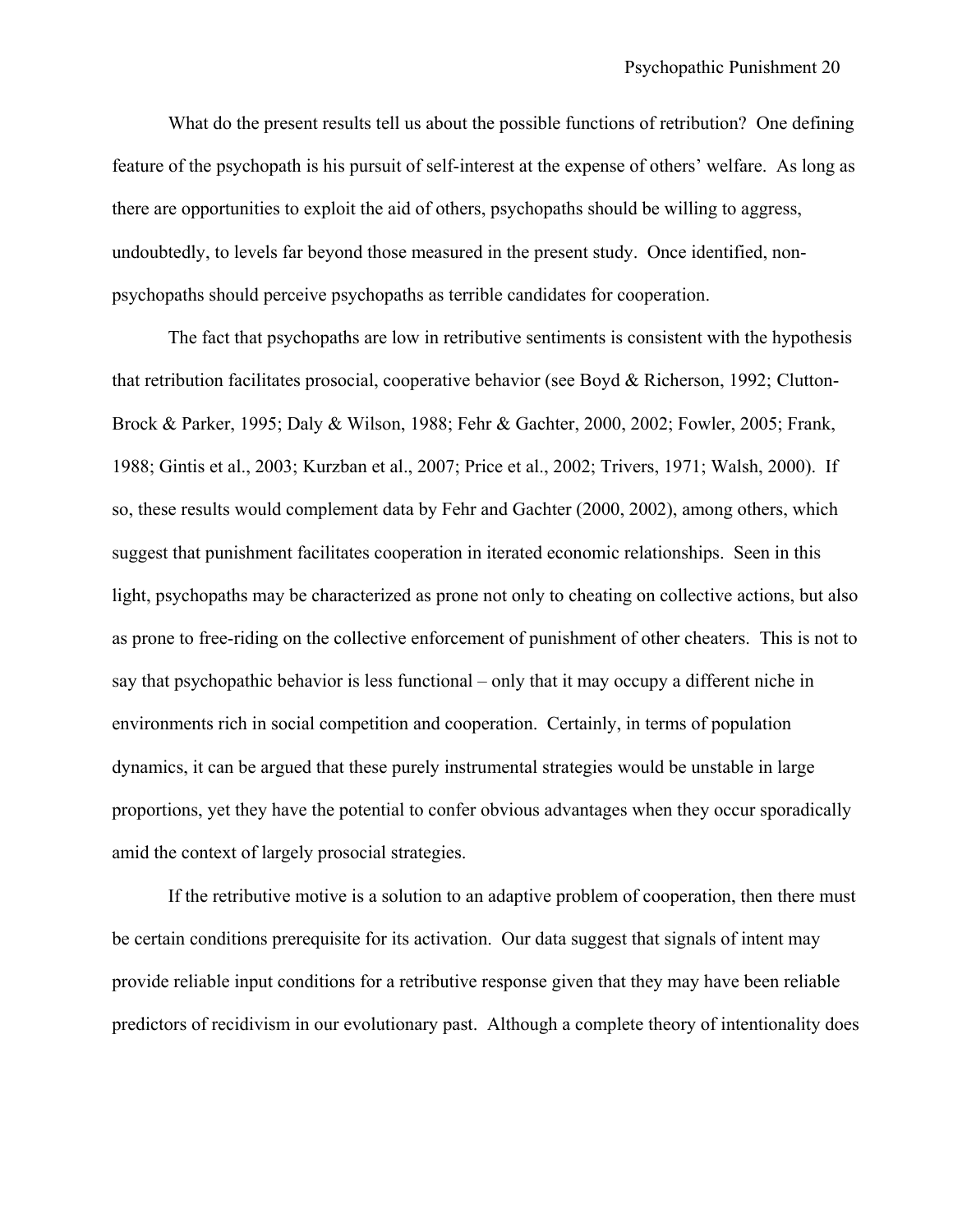not presently exist, research in agency and Theory of Mind has had success in determining various cues that signal intent (Heider and Simmel, 1944; Leslie, 1994b).

Ironically, the goals served by retribution may ultimately be instrumental—with respect not to momentary self-interest per se, but instead to the long-term reproductive advantage it may have produced. Exactly how a retribution adaptation may be designed, and whether its absence from psychopathic behavior is itself an adaptation, are ongoing questions critical to our understanding of both prosocial and antisocial aggression and punishment. Their answers, by allowing fuller descriptions of human aggression and punishment, may inform legislation and public policy relating to crime prevention, intervention, jury selection, and jury instruction. Such detailed models of retribution may provide a means to make laws that both consider our natural dispositions and integrate checks against them.

#### *Limitations and Future Directions.*

#### Use of Extreme-Groups Design

Our conclusions, of course, are necessarily limited by our procedures. Because of the exploratory nature of our hypotheses, our primary strategy for this experiment was simply to identify a group of individuals in our population who most closely resemble classic psychopaths and then compare them to a group that least resembles them. This "extreme-groups design" allowed a cost-effective way to test our hypothesis, but these designs all carry notable drawbacks: They are known to violate assumptions of normality and linearity, and they tend to inflate variances and effect sizes (Preacher et al., 2005).

The effects reported in this experiment are subject to all of these concerns and so must be interpreted conservatively. Accordingly, we emphasize that the findings from our *F*-statistics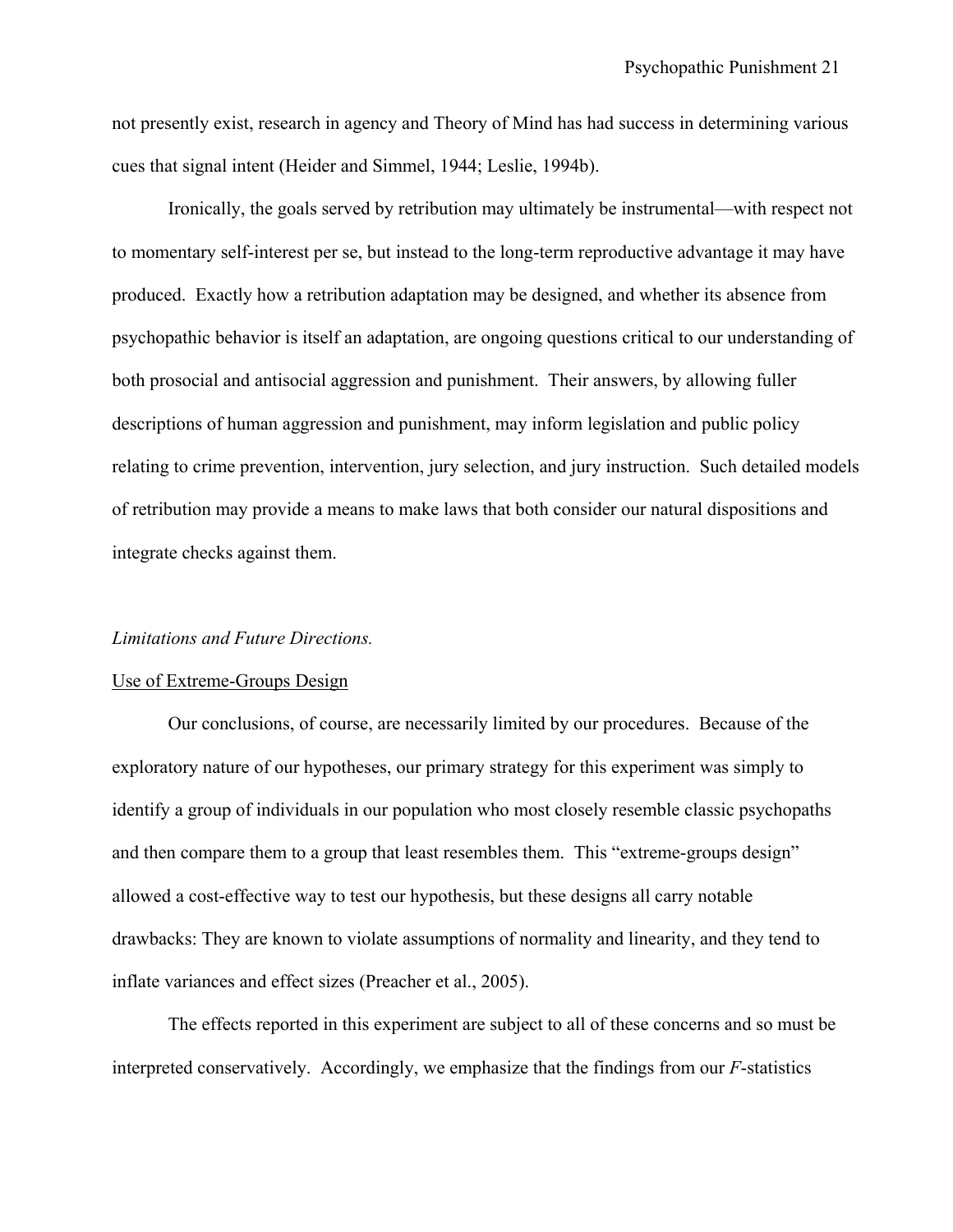alone likely represent a real—albeit nuanced—cluster of individuals in the larger population. In light of recent findings using a typical sample in an identical design, we note that LPIs punished similarly to typical respondents: When confinement site was controlled, they both increased punishment as a function of increasing intent (Aharoni & Fridlund, under review). This adds to our confidence that the unique pattern of punishment observed in our HPIs was not spurious. Future attempts to extend these findings should be done with much larger Ns, permitting a regression design so that individuals across the psychopathy scale can be compared parametrically.

#### Assumption of Diagnostic Homogeneity

In our analyses, we have characterized psychopathic punishment as a unitary phenomenon. This is an acknowledged simplification, given the heterogeneity among different construals of "psychopathy." Murphy and Vess (2003) found evidence of many subtypes of psychopaths, some of which exhibit hostile traits like impulsivity and sadism that seem to diverge from the instrumental aggression observed in our sample. Thus, it could be that the decreased aggression observed in psychopathic punishment resulted from a measurement failure in identifying hostile psychopaths. We note, however, that the PPI was designed specifically to capture traits commonly associated with hostile aggression (impulsivity, nonconformity, blame externalization, etc.) as well as instrumental aggression (social potency, stress immunity, etc.) and has been used successfully to assess violent, criminal populations (Cale & Lilienfeld, 2006; Lilienfeld, 1990; Lilienfeld & Andrews, 1996). Furthermore, others have validated these trait clusters using a two-factor model (Benning, Patrick, Hicks, Blonigen & Krueger, 2003). Taken together, it appears that hostile traits like impulsivity and sadism are not definitive of psychopathy although they may be present in some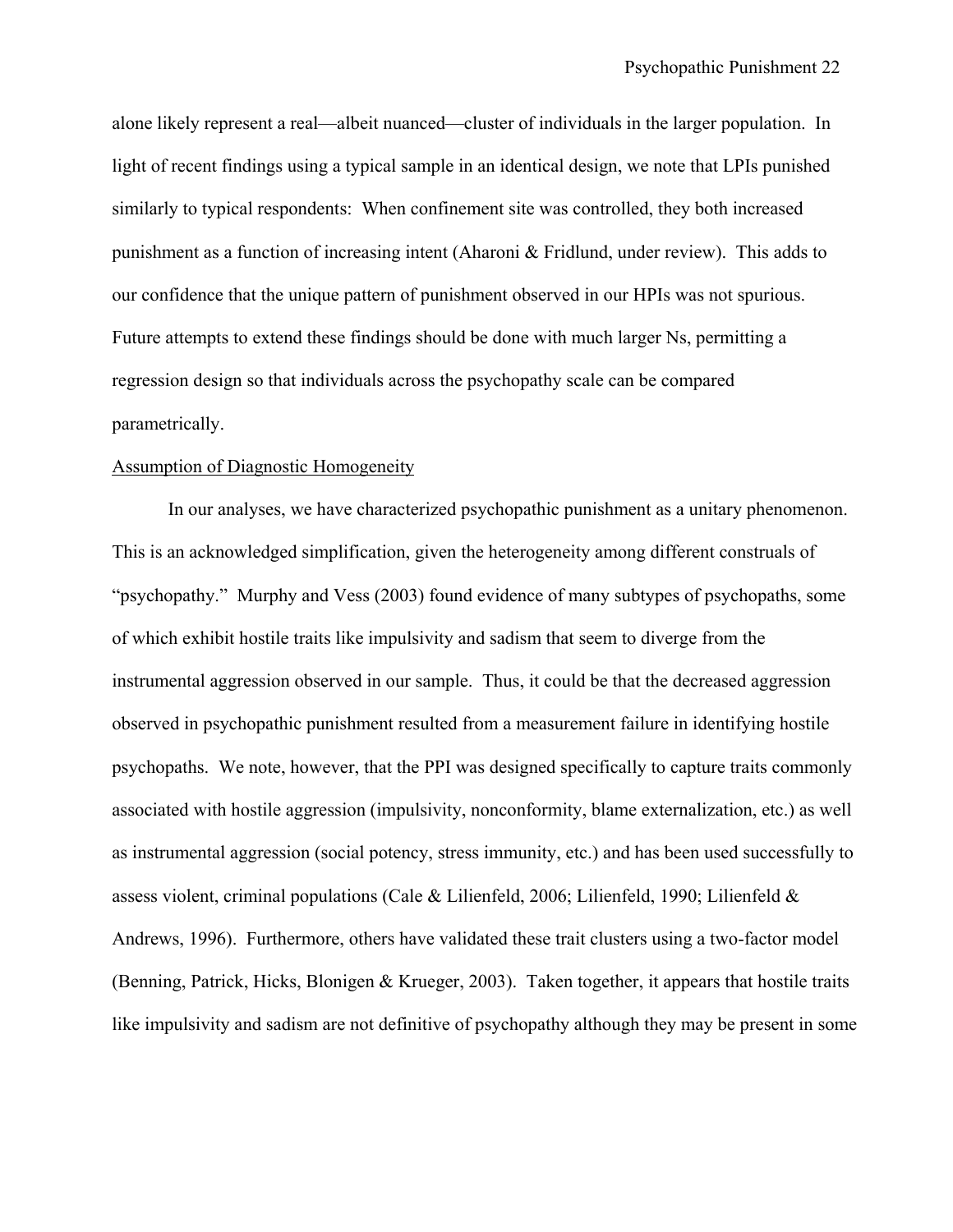psychopaths (see also Millon & Davis, 1998). A large sample size would permit future analyses to account for subtle differences in psychopathic aggression as a function of such trait clusters.

 Another reason we may not have found evidence of reactive or opportunistic aggression is because of the population we sampled. Many psychologists have distinguished between the more intelligent and controlled "white-collar" psychopath and the less cerebral and more impulsive "blue-collar" psychopath (Hare, 1970; Lykken, 1995). White-collar psychopaths are probably more likely to end up in college than blue-collar psychopaths, thus biasing our sample.

Given the relatively small point-prevalence of psychopathy, we chose to examine individuals who rate high in psychopathic personality traits as opposed to individuals expressly diagnosed as psychopaths. Nonetheless, our strict criterion for qualifying as an HPI significantly restricted our sample size. For this reason, some of our analyses suffered from low statistical power. Using a larger sample size, future research should address how well these results generalize to clinical psychopaths.

#### Use of Single Homicide Offense

Another limitation in this study was that homicide was the only offense evaluated in each condition. We focused on homicide for purposes of experimental control and because homicide normally incites moral condemnation and strong associated emotions. It is nonetheless possible that different crimes, as well as non-criminal offenses, may provoke different psychopathic motives. Given the present findings, we would expect psychopathic punishment to vary with the perceived costliness of the offense and its likelihood of recurrence, but not with respect to uniquely retributive cues like moral seriousness. To test this prediction, future research should select crimes in which costliness, recidivism, and moral seriousness can be manipulated independently.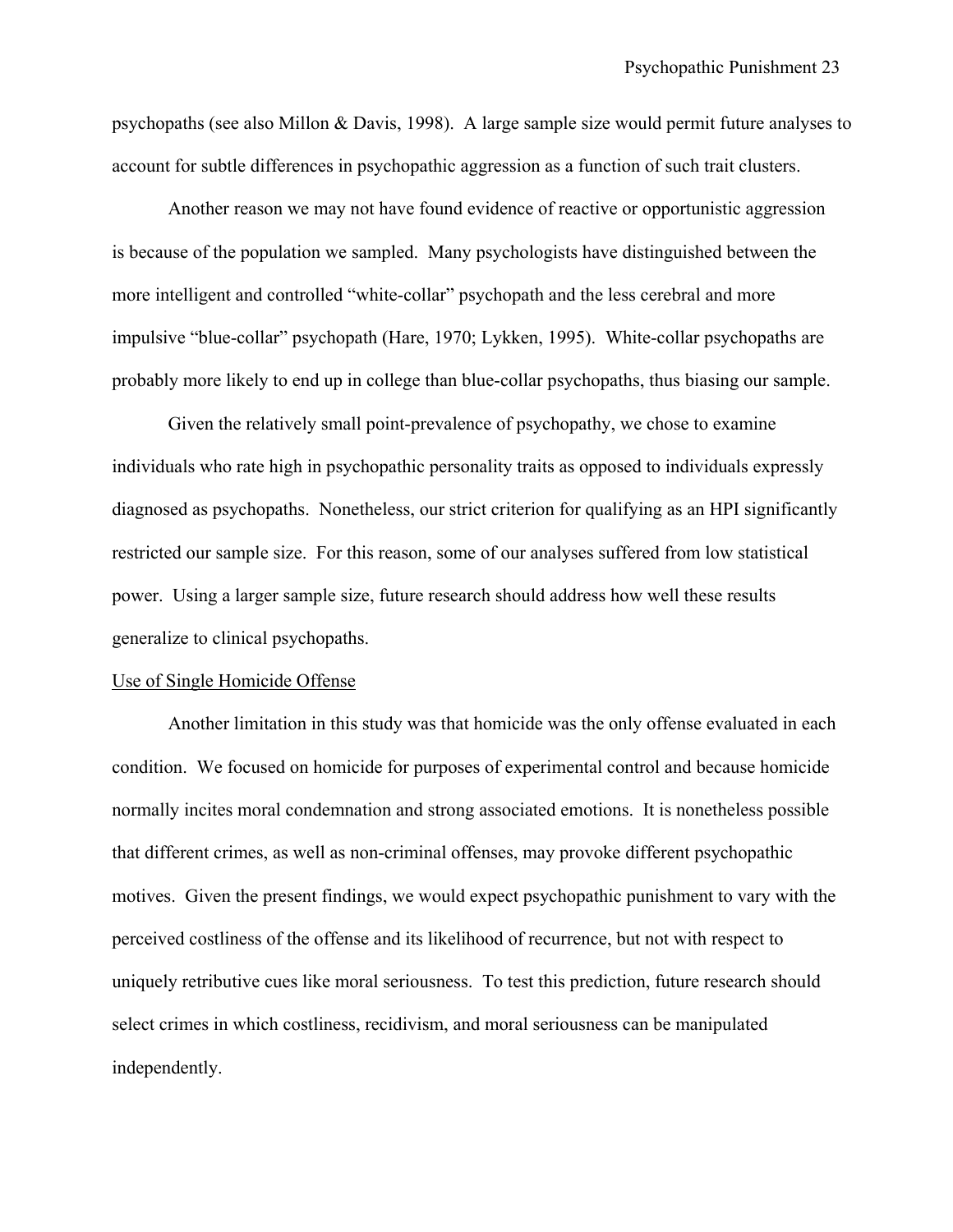## Possible Sex Confound

There is some evidence that psychopathy may manifest differently in men and women. For example, Strand and Belfrage (2005) found that psychopathy predicted antisocial behavior in men, and lying, deceit, and lack of control in women (see also Grann, 2000). Other data suggest that psychopathy may "hide" among females diagnosed with conditions such as somatization disorder and Munchausen's-by-proxy (see Cale and Lilienfeld, 2002). In our experiment, 79.3% of our LPI sample was female while 62.5% of our HPI sample was male. Thus, our results are vulnerable to a sex confound. However, this prediction that male psychopaths are more antisocial works against our hypothesis, which correctly predicted that psychopaths will exhibit relative leniency any time the offender is not a threat. With equal numbers of male and female psychopaths, Strand and Belfrage's findings compel us to predict perhaps even greater leniency than we observed. Moreover, the gender inequality in our sample is consistent with the usual diagnosed prevalences in the literature. A larger sample would be needed to investigate whether psychopathic males and females show similar differences in their punishment behavior.

## Construct Validity of Mental Illness Manipulation

It is possible that punitive motives toward the mentally ill differ from punitive motives toward more typical cases of low intent, like offenses resulting from negligence. People may not necessarily treat the mentally ill as free of intent, although our manipulation checks showed that they were indeed perceived as less intentional. We also reported evidence above that our mentally ill offender was perceived as likelier to recidivate than the intentional offender. These points may explain why our marginal psychopathy x intent interaction did not achieve significance before factoring in the confinement site moderator.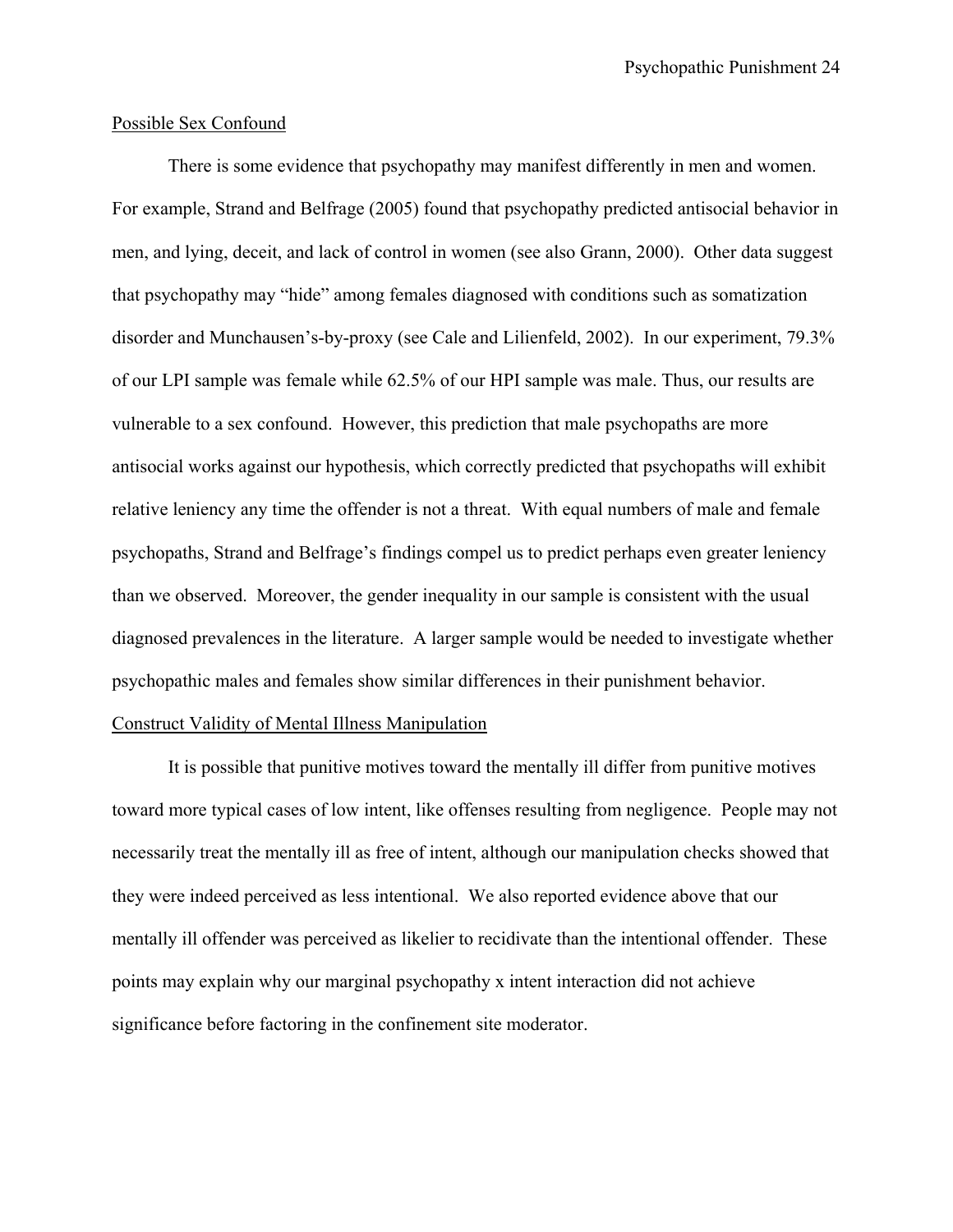Importantly, our primary goal for the low-intent condition was simply to characterize an offense whose cause can be attributed to a source outside the offender's rational free will<sup>5</sup>. As mentioned, we chose this particular manipulation to increase the credibility of our likelihood manipulation. Thus, we cannot make definitive claims that the behavior-control punishments directed at our low-intent offender will generalize to other types of low-intent cases. However, we do note that mental illness has long been judged as a mitigating factor in legally assigning responsibility for violent crimes (Cooke & Pogany, 1975; Howells, McEwan, Jones, & Mathews, 1983; Monahan & Hood, 1976). Also, behavior control is a prominent response to accidents caused by mental illness (Quinsey, Cyr & Lavallee, 1986). The present experiment confirmed these findings: Both HPIs and LPIs rated the mentally ill offender as less intentional, and HPI punishment was less influenced by intent. Taken together, we expect that these findings will generalize to other unintentional offenses.

## Experimental Control of Assessment Type

The effects of intent upon punishment decisions in our study may have been affected by small confounds in the language used to describe the high- and low-intent offenders. For example, the assessment test in the high-intent condition was described as a "psychological" assessment, while the assessment test in the low-intent condition was described as a "neuropsychological" assessment. We chose this wording specifically to make each assessment test ecologically appropriate to its context, namely, that neuropsychological assessments are appropriate for brain tumor patients but are inappropriate for intentional offenders. Conceivably, if our participants believed that psychological predictions were less credible than neuropsychological predictions, they might have punished the high-intent offender more leniently. This could also explain why our marginal intent interaction did not achieve significance before factoring in confinement site.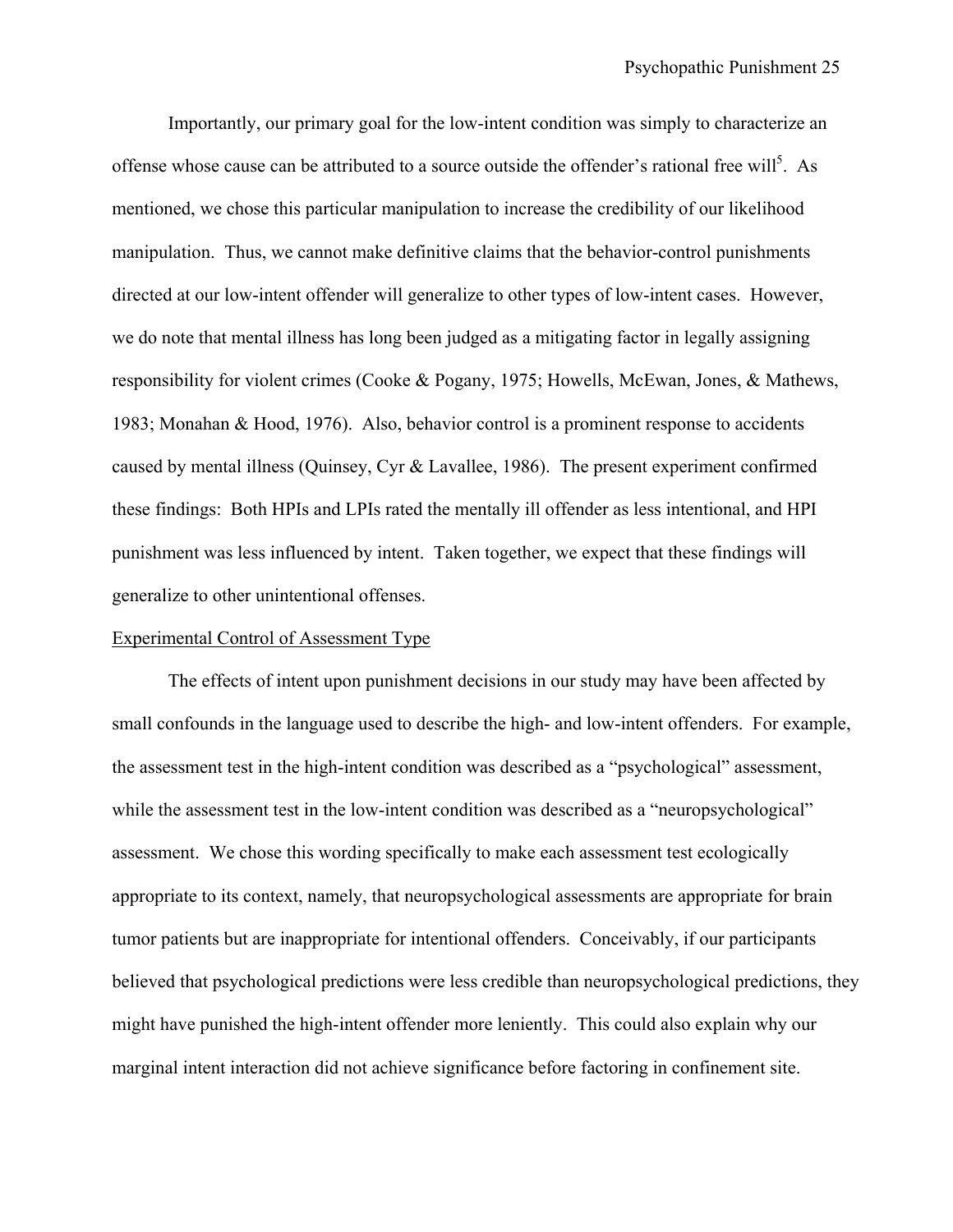Scenarios that control such variables without compromising ecological validity will serve to purify any effects of intent on punishment.

None of these limitations mitigates the importance of our central finding that a significant proportion of punishment strategies commonly associated with the psychopathic personality are uniquely unresponsive to cues that typically evoke retribution. Furthermore, this insensitivity contributes to the argument that typical expressions of retributive punishment may play a regulatory role against exploitative, antisocial behavior.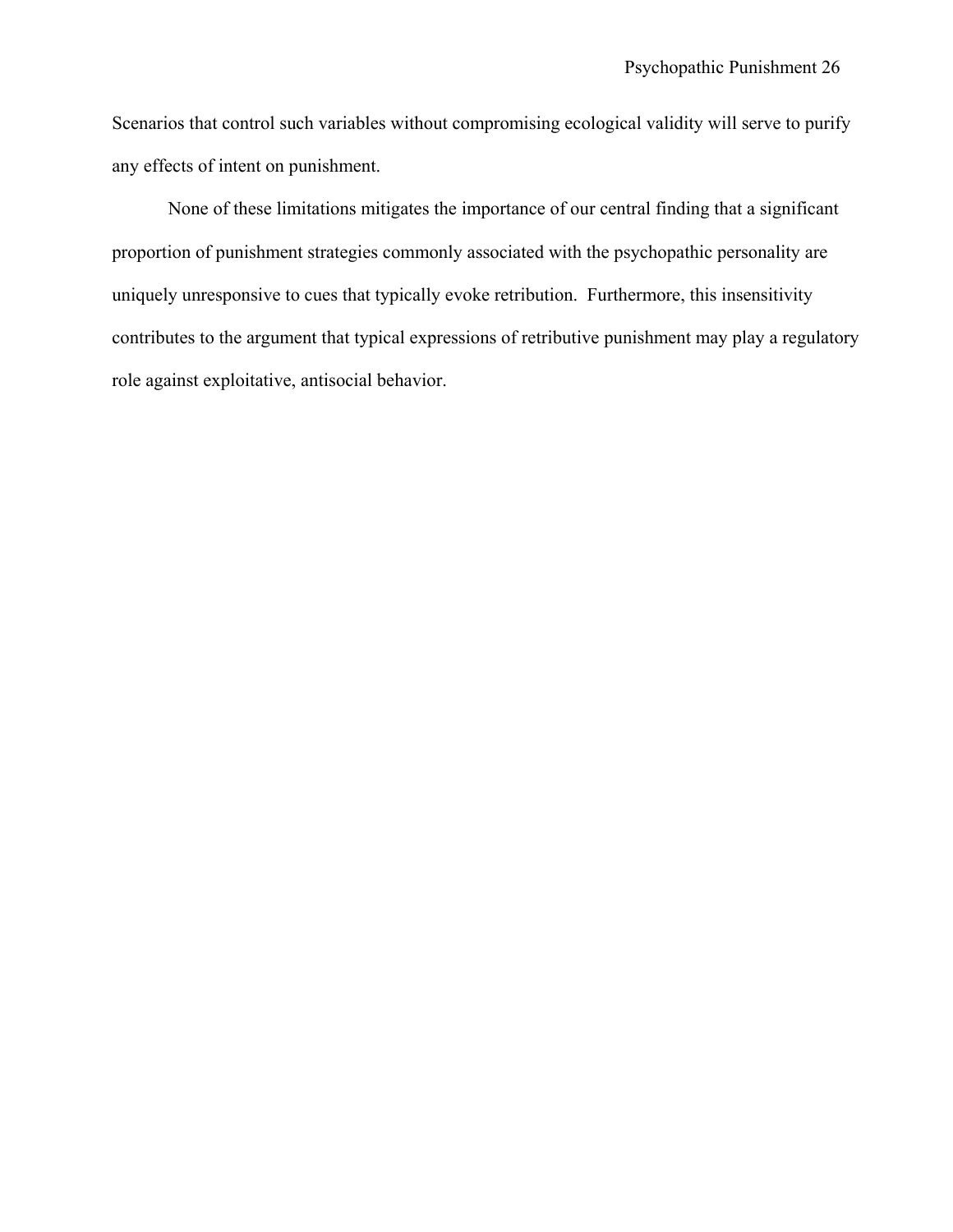#### References

- Aharoni, E. & Fridlund, A. J. (under review). *Not just retribution: The role of behavior control in third-party punishment.*
- American Psychiatric Association. (1994). *Diagnostic and Statistical Manual of Mental Disorders*, (4<sup>th</sup> ed.). Washington, DC: American Psychiatric Association.
- Baird, S.A. (2002). The links between primary and secondary psychopathy and social adaptation. *Colgate University Journal of the Sciences (34),* 61-82.

Barlow, D.H., & Durand, V.M. (2002). *Abnormal Psychology*. Pacific Grove: Brooks/Cole.

Baron R. & D. Richardson (1994). *Human Aggression*, New York: Plenum.

- Blair, R. J. R. (1995). A cognitive developmental approach to morality: Investigating the psychopath. *Cognition, 57*, 1-29.
- Blair, R. J. R. (2001). Neurocognitive models of aggression, the antisocial personality disorders, and psychopathy. *Journal of Neurology, Neurosurgery and Psychiatry, 71*, 727-731.
- Benning, S. D., Patrick, C. J., Hicks, B. M., Blonigen, D. M. & Krueger, R. F. (2003). Factor structure of the psychopathic personality inventory: Validity and implications for clinical assessment. *Psychological Assessment, 15(3)*, 340-350.
- Blumstein, A., Cohen, J. (1980). Sentencing of convicted offenders: An analysis of the public's view. *Law and Society Review, 14(2)*, 223-261.
- Bohm, R. (1992). Retribution and capital punishment: Toward a better understanding of death penalty opinion. *Journal of Criminal Justice*, *20*, 227-236.
- Book, A. S. & Quinsey, V. L. (2004). Psychopaths: Cheaters or warrior-hawks? *Personality and Individual Differences, 36*, 33-45.

Bourke, V. J. (1977). The ethical justification of legal punishment. *American Journal of*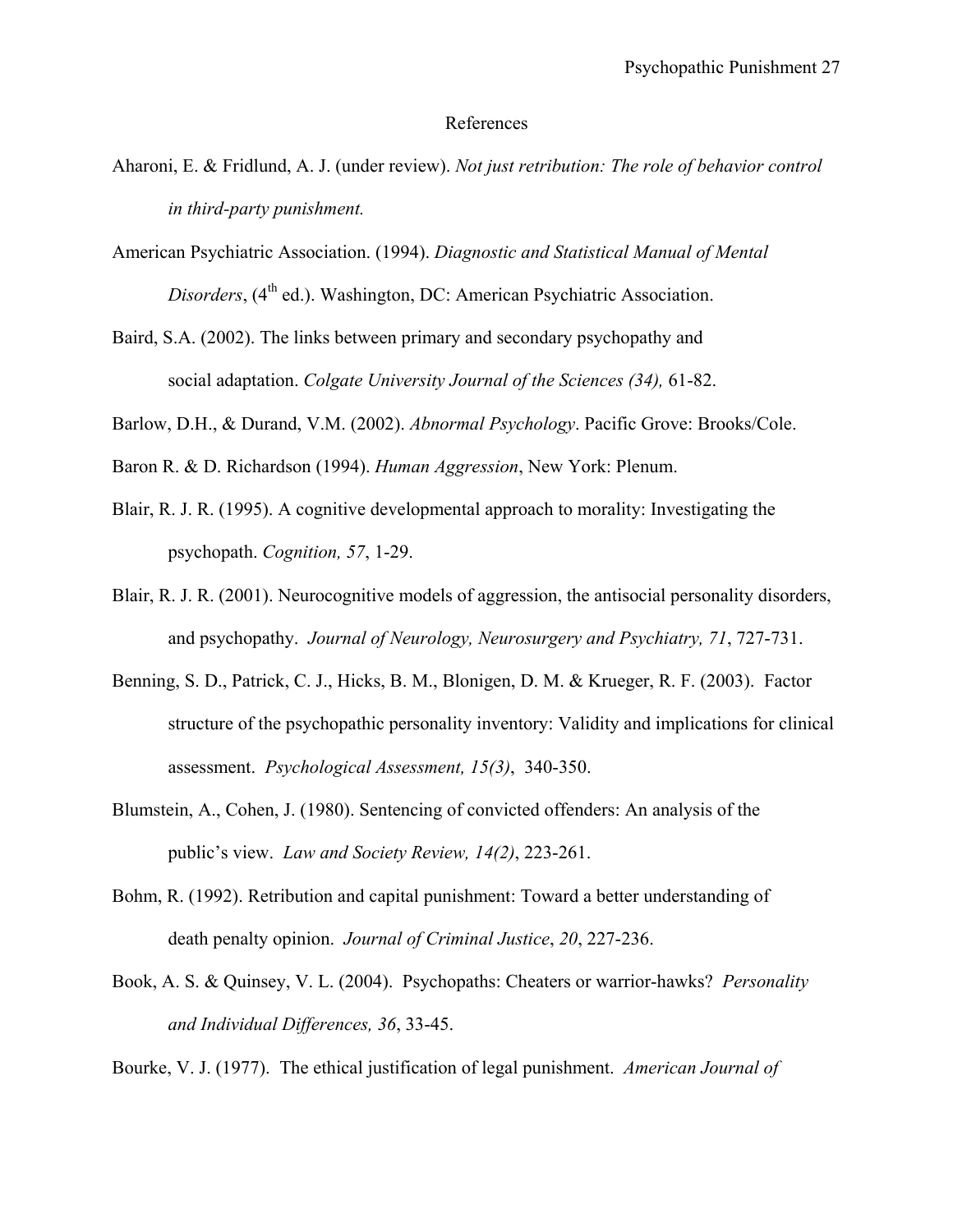*Jurisprudence, 22*, 1-19.

- Boyd, R. & Richerson, P. (1992). Punishment allows the evolution of cooperation (or anything else) in sizable groups. *Ethology and Sociobiology*, *13,* 171-195.
- Bushong, R. E. (1934). Report of the committee on psychopathic personality. *Managing Officers Association of the State Institutions of Ohio. Quarterly Bulletin. 11 (4)*, 1934, 7- 12.
- Buss, A. H. (1961). *The psychology of aggression.* New York: Wylie.
- Cale, E.M., & Lilienfeld, S. O. (2002). Sex differences in psychopathy and antisocial personality disorder. A review and integration. *Clinical Psychology Review*, *22*, 1179-1207.
- Cale, E. M. & Lilienfeld, S. O. (2006). Psychopathy factors and risk for aggressive behavior: A test of the "threatened egotism" hypothesis. *Law & Human Behavior, 30(1)*, 51-74.
- Carlsmith, K. M., Darley, J. M., & Robinson, P.H. (2002). Why do we punish? Deterrence and Just Deserts as motives for punishment. *Journal of Personality and Social Psychology, 83*(2), 284-299.
- Cleckley, H. (1976). *The mask of sanity* (5<sup>th</sup> Ed.). Saint Louis: The C. V. Mosby Company.
- Clutton-Brock, T. & Parker, G. (1995). Punishment in animal societies. *Nature*, *373*, 209-216.
- Cooke, G. & Pogany, E. (1975). The influence on judges' sentencing practices of a mental evaluation. *Bulletin of the American Academy of Psychiatry and the Law*, *3*, 245-251.
- Cornell, D. G., Warren, J., Hawk, G., Stafford, E., Oram, G. & Pine, D. (1996). Psychopathy in Instrumental and Reactive Violent Offenders. *Journal of Consulting and Clinical Psychology. 64 (4)*, 783-790.
- Daly, M. & Wilson, M. (1988). *Homicide*. New York: Aldine de Gruyter.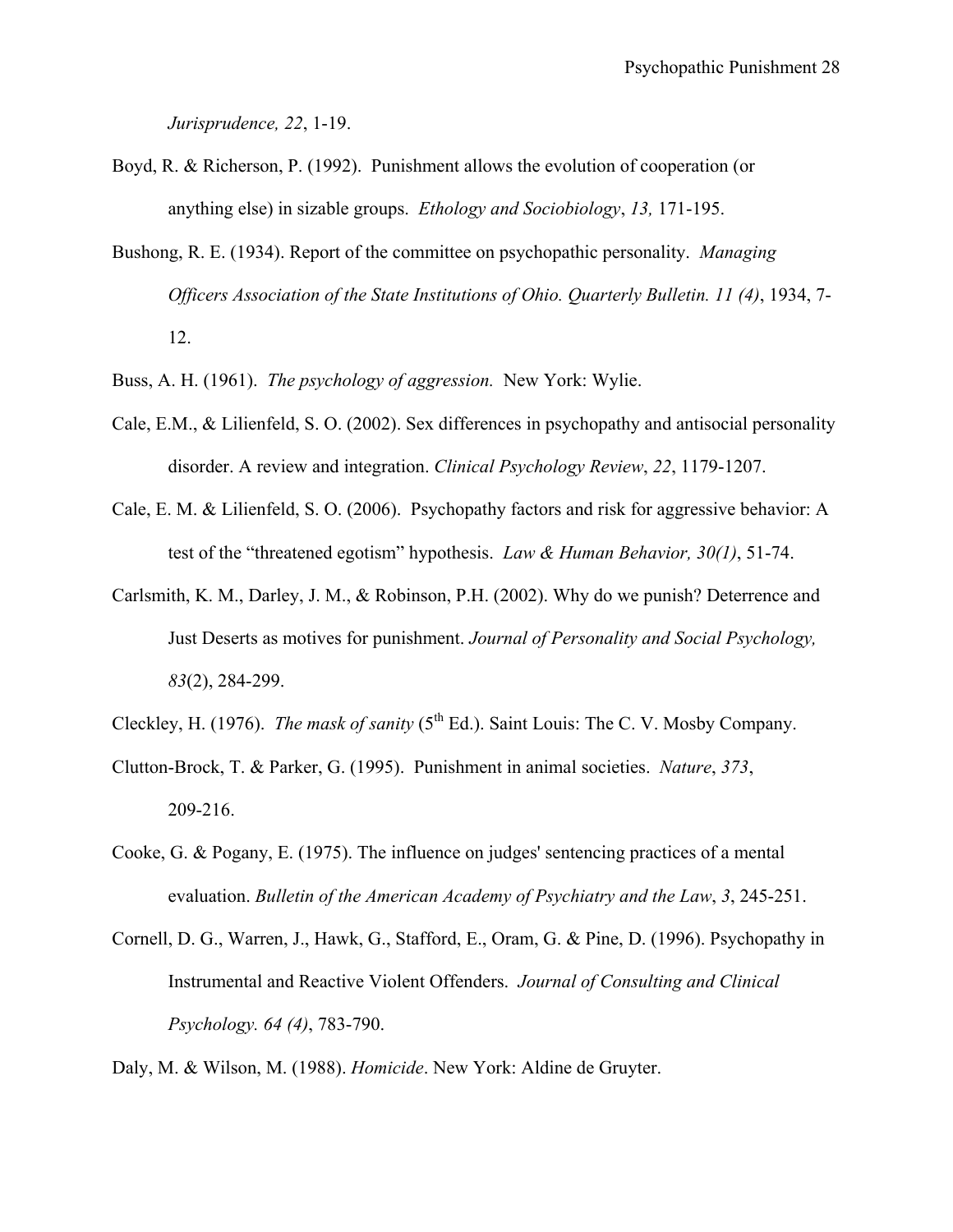- Darley, J. M., Carlsmith, K. M., & Robinson, P. H. (2000). Incapacitation and just deserts as motives for punishment. *Law and Human Behavior*, *24*(6), 659-683.
- Deigh, D. (1996). Empathy and universalizability. In L. May, M. Friedman, A. Clark (Eds.), *Mind and morals: essays on cognitive science and ethics*, (pp. 743-763). Cambridge: The MIT Press.
- Elliott, C. & Gillett, G. (1992). Moral insanity and practical reason. *Philosophical Psychology, 5*(1), 53-67.
- Epstein, S. & Taylor, S. (1967). Instigation to aggression as a function of degree of defeat and perceived aggressive intent of the opponent. *Journal of Personality, 35(2)*, 265-289.
- Fehr, E. & Fischbacher, U. (2004a). Third-party punishment and social norms. *Evolution and Human Behavior, 25*, 63-87.
- Fehr, E. & Gachter, S. (2000). Cooperation and punishment in public goods experiments. *The American Economic Review, 90 (4)*, 980-994.
- Fehr, E. & Gachter, S. (2002). Altruistic punishment in humans. *Nature, 415 (10)*, 137-140.
- Fessler, D. & Haley, K. (2003). The strategy of affect: emotions in human cooperation. In Hammerstein, P. (Ed.) *Genetic and cultural evolution of cooperation* (p. 7-36). Cambridge: MIT Press.
- Fowler, J. (2005). Altruistic punishment and the origin of cooperation. *Proceedings of the National Academy of Sciences, 102 (19),* 7027-7049.
- Frank, R. H. (1988). *Passions Within Reasons*, New York: W. W. Norton & Company.
- Fridja, N. (1994). Lex talionis: On vengeance. In Goozen, S., Van de Poll, N., & Sergeant, J. (Eds.) *Emotions: Essays on emotion theory.* Lawrence Erlbaum Associates, Hillsdale, NJ.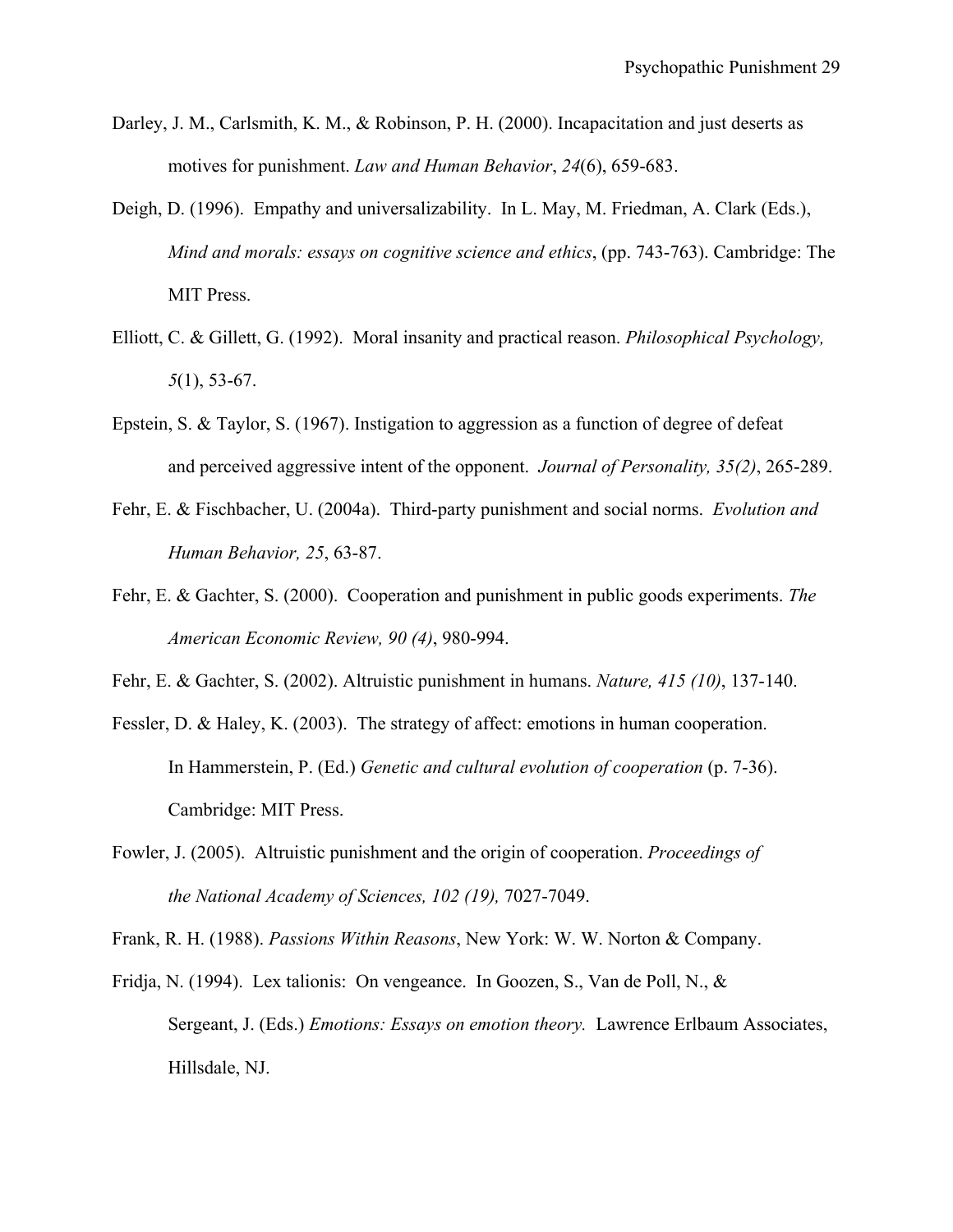- Geen, R. (1968). Effects of frustration, attack and prior training in aggressiveness upon aggressive behavior. *Journal of Personality and Social Psychology, 9(4),* 316-321.
- Gintis, H., Bowles, S., Boyd, R. & Fehr, E. (2003). Explaining altruistic behavior in humans. *Evolution and Human Behavior, 24*, 153-172.
- Grann, M. (2000). The PCL-R and gender. *European Journal of Psychological Assessment, 16(3)*, 147-149.
- Greenwell, J. & Dengerink. H. (1973). The role of perceived versus actual attack in human physical aggression. *Journal of Personality and Social Psychology, 26(1),* 66-71.
- Hamilton, V. & Rytina, S. (1980). Social consensus on norms of justice: Should the punishment fit the crime?" *American Journal of Sociology, 85*, 1117-44.
- Haney, C. & Lynch, M. (1994). Comprehending life and death matters: A preliminary study of California's capital penalty instructions. *Law and Human Behavior,* 18(4), 411-436.
- Hare, R. D. (1970). *Psychopathy: theory and research*. New York: John Wiley & Sons, Inc.
- Hare, R. D., Hart, S. D. & Harpur, T. J. (1991). Psychopathy and the DSM-IV criteria for antisocial personality disorder. *Journal of Abnormal Psychology, 100(3)*, 391-398.
- Hare, R. D. (1993). *Without conscience: the disturbing world of the psychopaths among us*. New York: The Guilford Press.
- Heider, F. & Simmel, M. (1944). An experimental study of apparent behavior. *American Journal of Psychology, 57(2)*, 243-259.
- Hoffman, P. & Beck, J. (1984). Burnout: Age at release from prison and recidivism. *Journal of Criminal Justice, 12 (6)*, 617-623.

Horai, J. & Bartek, M. (1978). Recommended punishment as a function of injurious intent, actual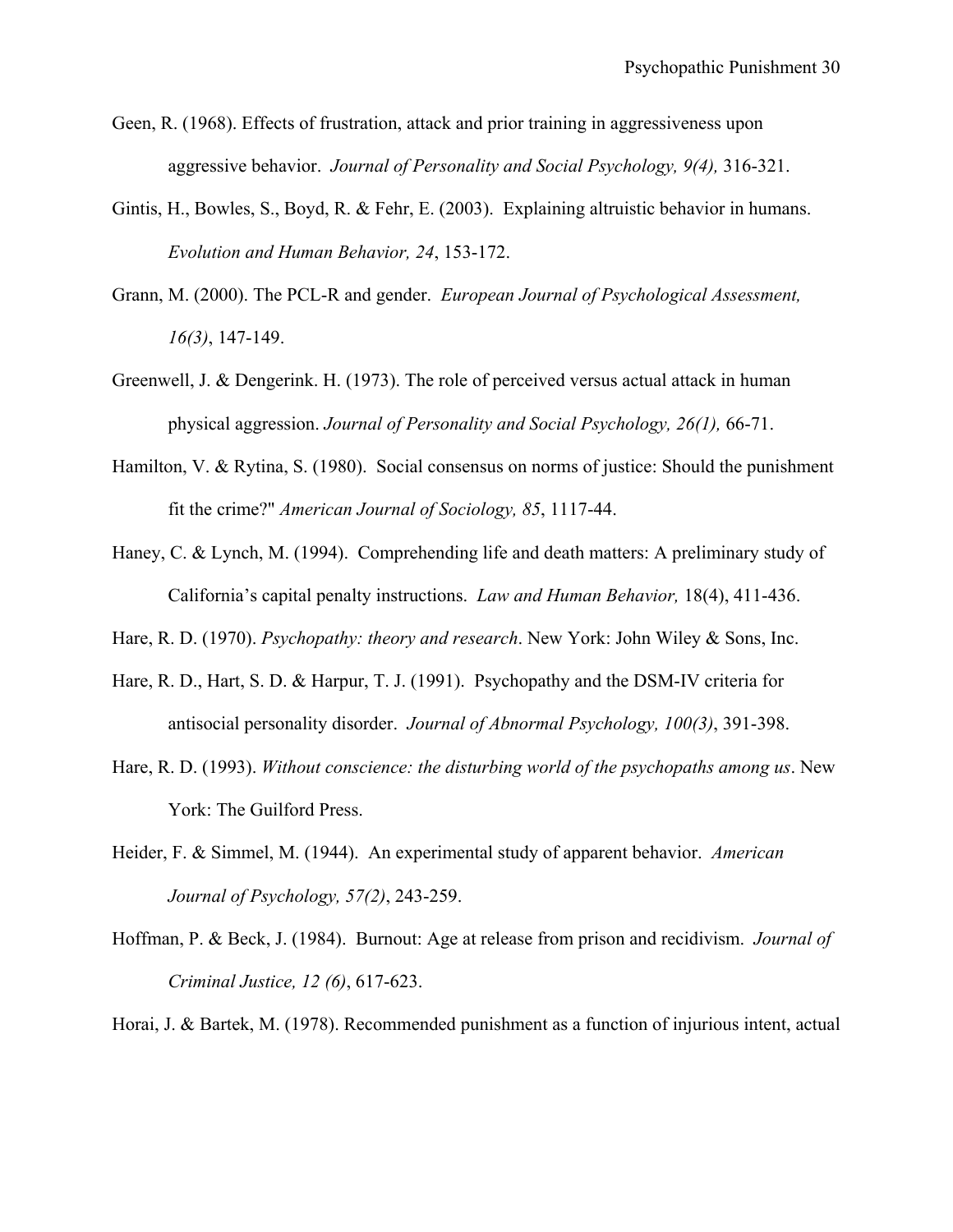harm done, and intended consequences. *Personality & Social Psychology Bulletin. 4(4),*  575-578.

- Horan, H. & Kaplan, M. (1983). Criminal intent and consequence severity: Effects of moral reasoning on punishment. *Personality & Social Psychology Bulletin. 9(4),* 638-645.
- Howells, K., McEwan, M., Jones, B., & Mathews, C. (1983). Social evaluations of mental illness (schizophrenia) in relation to criminal behavior. *British Journal of Social Psychology, 22,* 165-166.
- Kant, I. (1952). *Kant's Critique of Judgment*, (J.C. Meredith, Trans.) Oxford: Clarendon Press. (Original work published in 1790)
- Kingsbury, S. J. Lambert, M. T. & Hendrickse, W. (1997). A two-factor model of aggression. *Psychiatry, 60*, 224-232.
- Kurzban, R., DeScioli, P., & O'Brien, E. (2007). Audience effects on moralistic punishment. *Evolution and Human Behavior*.
- Lerner, J. S., Goldberg, J. H., & Tetlock, P. E. (1998). Sober second thought: the effects of accountability, anger, and authoritarianism on attributions of responsibility. *Personality and Social Psychology Bulletin, 24,* 563-574.
- Leslie, A. M. (1994b). ToMM, ToBy, and agency: Core architecture and domain specificity. In L. A. Hirschfeld & S. A. Gelman (Eds.), *Mapping the mind: Domain specificity in cognition and culture.* (pp. 119-148). Massachusetts: Cambridge University Press.

- Lindner, R. M. (1944). A formulation of psychopathic personality. *Psychiatry, 7,* p. 59-63.
- Link, N. F., Sherer, S. E., & Byrne, N. P. (1977). Moral judgment and moral conduction in the psychopath. *Canadian psychiatric associations journal, 22*(7), 341-346.

Levenson, M. R. (1992). Rethinking psychopathy. *Theory & Psychology, 2(1)*, 51-71.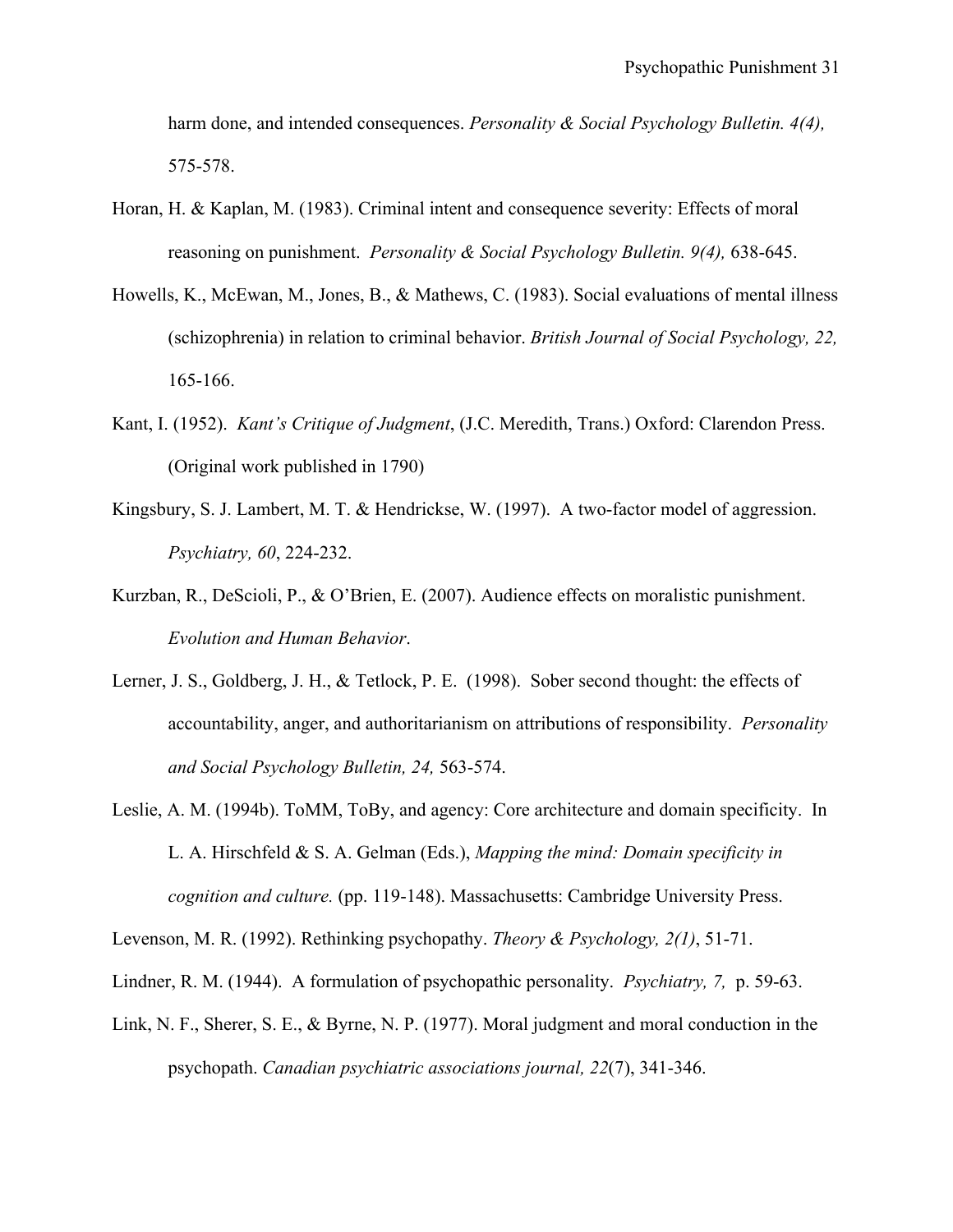- Lilienfeld, S. O. (1990). Development and preliminary validation of a self-report measure of psychopathic personality. (Doctoral dissertation, University of Minnesota, Minneapolis, 1990).
- Lilienfeld, S. O. (1994). Conceptual problems in the assessment of psychopathy. *Clinical Psychology Review, 14(1)*, 17-38.
- Lilienfeld, S. O. & Andrews B. P. (1996). Development and preliminary validation of a selfreport measure of psychopathic personality traits in noncriminal populations. *The journal of personality assessment*, *66*(3), 488-524.
- Lynam, D. R., Whiteside, S., & Jones, S. (1999). Self-reported psychopathy: A validation study. *Journal of Personality Assessment, 73(1)*, 110-132.
- Lykken, D. T. (1995). *The antisocial personalities*. Hillsdale: Lawrence Erlbau, Associates.
- McCloskey, H. J. (1965). A non-utilitarian approach to punishment, *Inquiry*, *8*, p. 239-55.
- McFatter, R. (1982). Purposes of punishment: Effects of utilities of criminal sanctions on perceived appropriateness. *Journal of Applied Psychology, 67(3)*, 255-267.
- Millon, T. & Davis, R. D. (1998). Ten subtypes of psychopathy. In T. Millon, E. Simonsen, M. Birket-Smith, R. Davis (Eds.), *Psychopathy: antisocial, criminal, and violent behavior*. (pp. 161-170). New York: The Guilford Press.
- Monahan, J. & Hood, G. L. (1976). Psychologically disordered and criminal offenders: Perceptions of their volition and responsibility. *Criminal Justice and Behavior*, *3*, 123-133.
- Murphy, C. & Vess, J. (2003). Subtypes of psychopathy: proposed differences between narcissistic, borderline, sadistic, and antisocial psychopaths. *Psychiatric Quarterly*, *74*(1), 11-29.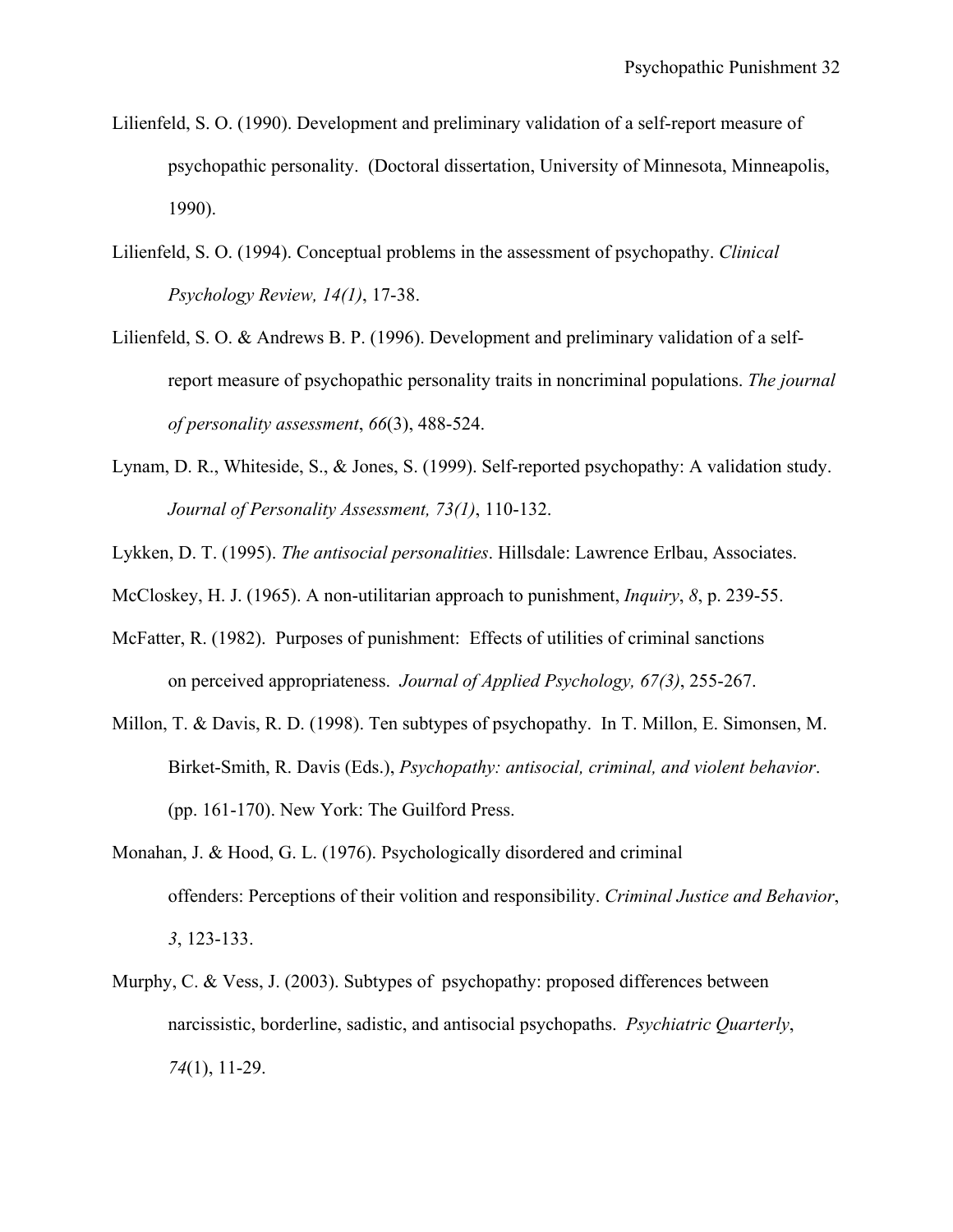- Nickel, T. (1974). The attribution of intention as a critical factor in the relation between frustration and aggression. *Journal of Personality, 42,* 482-492.
- Ohbuchi, K. & Kambara, T. (1985). Attacker's intent and awareness of outcome, impression management, and retaliation. *Journal of Experimental Social Psychology, 21,* 321-330.

Parfit, D. (1984). *Reasons and Persons*, Oxford: Clarendon Press.

- Patrick, C. (1994). Emotions and psychopathy: startling new insights. *Psychophysiology, 31,* 319-330.
- Preacher, K. J., Rucker, D. D., MacCallum, R. C. & Nicewander, W. A. (2005). Use of the extreme groups approach: A critical reexamination and new recommendations. *Psychological Methods, 10(2)*, 178-192.
- Price, M., Cosmides, L. & Tooby, J. (2002). Punitive sentiment as an anti-free rider psychological device. *Evolution and Human Behavior, 23*, 203-231.
- Quinsey, V. L. & Cyr, M., Lavallee, Y. (1986). Treatment opportunities in a maximum security psychiatric hospital: A problem survey. *International Journal of Law & Psychiatry, 11*, 179-194.
- Raine, A., Dodge, K., Loeber, R., Gatzke-Kopp, L., Lynam, D., Reynolds, C., Stouthamer-Loeber, M. & Liu, J. (2006). The reactive-proactive aggression questionnaire: Differential correlates of reactive and proactive aggression in adolescent boys. *Aggressive Behavior. 32 (2)*, 159-171.
- Rappaport, A. (2003). Rationalizing the Commission: The Philosophical Premises of the U.S. Sentencing Guidelines*, Emory Law Journal, 52,* 557-652.

Rucker, D., Polifroni, M., Tetlock, P., & Scott, A. (2004). On the assignment of punishment: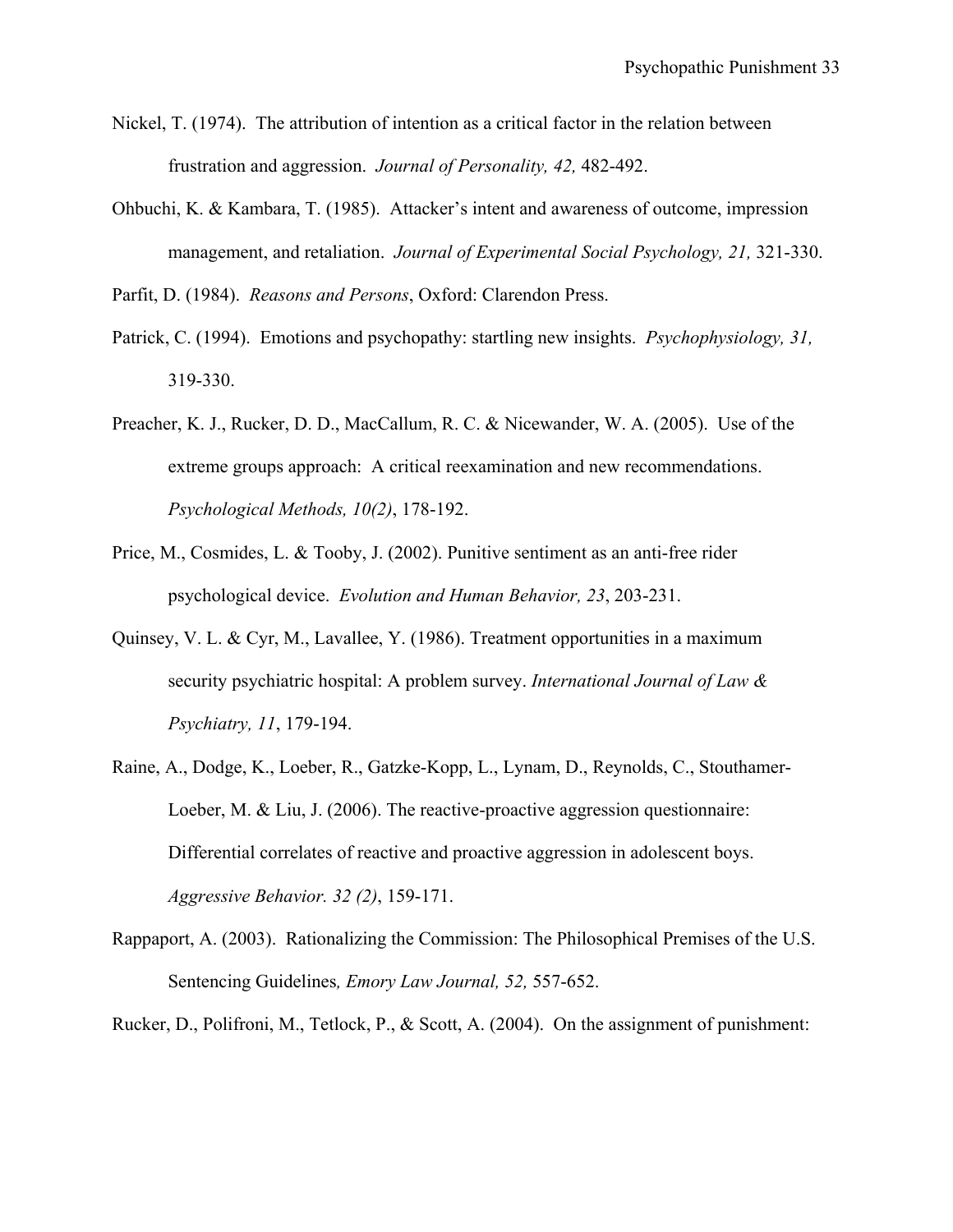The impact of general-societal threat and the moderating role of severity. *Personality and Social Psychology Bulletin, 30(6)*, 673-684.

- Sell, A. (2005). Regulating welfare tradeoff ratios: three tests of an evolutionary computational model of human anger. (Doctoral dissertation, University of California at Santa Barbara, 2005).
- Simon, B., Holzenberg, J. D., & Unger, J. F. (1951). A study of judgment in the psychopathic personality. *Psychiatric quarterly, 25*, 132-150.
- Spohn, C. C. (2002). *How do judges decide?: the search for fairness and justice in punishment.* Thousand Oaks: Sage Publications, Inc.
- Strand, S. & Belfrage, H. (2005). Gender differences in psychopathy in a Swedish offender sample. *Behavioral Sciences and the Law, 23*, 837-850.
- Trivers, R. L. (1971). The evolution of reciprocal altruism. *The Quarterly Review of Biology, 46(1)*, 35-57.
- Turillo, C., Folger, R., Lavelle, J., Umphress, E. & Gee, J. (2002). Is virtue its own reward? Self-sacrificial decisions for the sake of fairness. *Organizational Behavior and Human Decision Processes, 89*, 839-865.
- Vidmar, N. (2000). retribution and revenge. In J. Sanders & V. L. Hamilton (Eds.), *Handbook of justice research in law* (pp. 31-63). New York: Kluwer.
- Vidmar, N. & Crinklaw, L. D. (1974). Attributing responsibility for an accident: A methodological and conceptual critique. *Canadian Journal of Behavioural Science. 6(2),* 112-130.
- Walsh, A. (2000). Evolutionary psychology and the origins of justice. *Justice Quarterly, 17(4)*, 841-864.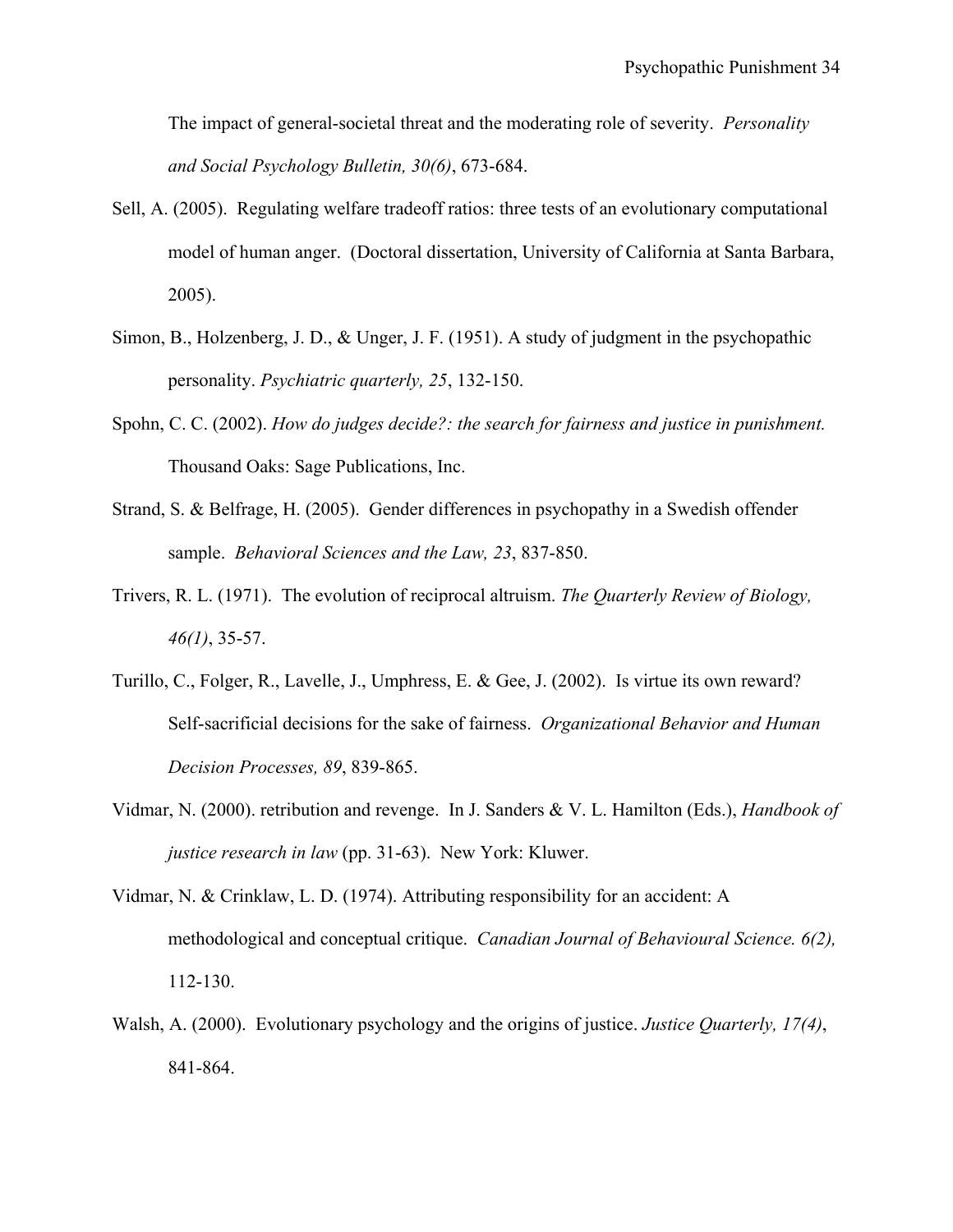- Warr, M., Meier, R. & Erickson, M. (1983). Norms, theories of punishment, and publicly preferred penalties for crimes. *The Sociological Quarterly, 24*, 75-91.
- White, G. F. (1975). Public responses to hypothetical crimes: Effect of offender and victim status and seriousness of the offense on punitive reactions. *Social Forces, 53(3)*, 411-419.
- Widiger, T. A. & Lynam, D. R. (1998). Psychopathy and the five-factor model of personality. In T. Millon, E. Simonsen, M. Birket-Smith, R. Davis (Eds.), *Psychopathy: antisocial, criminal, and violent behavior*. (pp. 171-187). New York: The Guilford Press.
- Widom, C. S. (1977). A methodology for studying noninstitutionalized psychopaths. *Journal of Consulting and Clinical Psychology, 45(4)*, 674-683.
- Wilson, D. & O'Gorman, R. (2003). Emotions and actions associated with norm-breaking events. *Human Nature, 14(3)*, 277-304.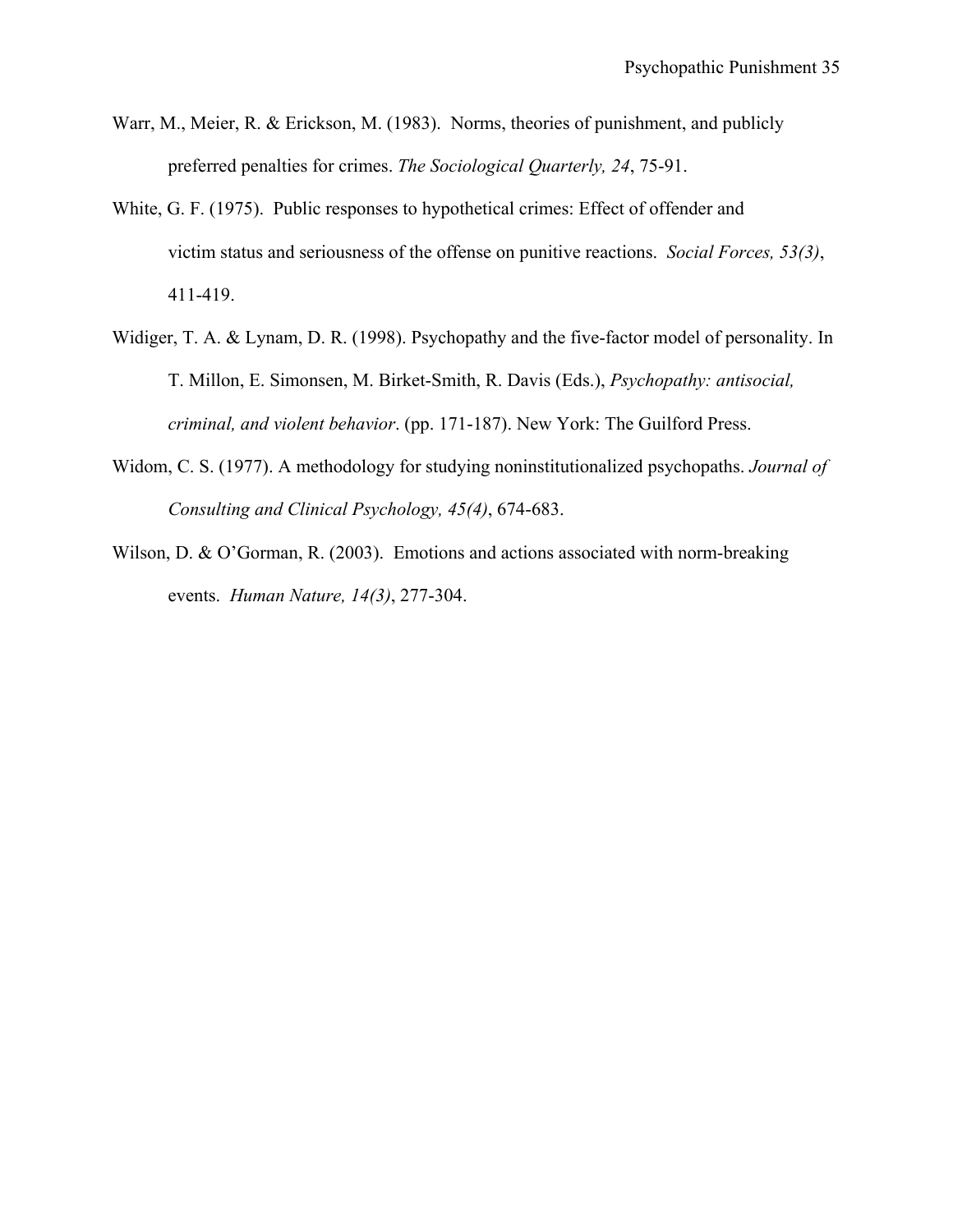#### Footnotes

 $\overline{a}$ 

<sup>1</sup> The design of Simon et al.'s study does not allow us to determine whether psychopathic women were incapable of arriving at socially appropriate responses to the open-ended questions or simply uninterested in doing so. However, this question is independent of our broader argument that, whatever explains their reduced tendency to spontaneously produce socially appropriate responses, psychopaths do seem capable of recognizing these behaviors.

<sup>2</sup> Key researchers (Barlow and Durand, 2002; Hare, Hart & Harpur, 1991) have noted the confusion, rife in the field, between the classic "psychopath" and the Antisocial Personality Disorder diagnosis in DSM-IV (4<sup>th</sup> ed., American Psychiatric Association, 1994). Historically, the psychopathy construct emphasized the psychopath's emotional coolness and manipulativeness; the DSM-IV refers to a subclass of those psychopaths whose behavior is frankly antisocial and often criminal. The DSM-IV definition may thus exclude "successful psychopaths" who insinuate themselves, often successfully, in general society (see Baird, 2002; Levenson, 1992; Lilienfeld, 1994; Lynam, Whiteside & Jones, 1999, Widom, 1977). The questionnaire we used to screen psychopathic traits surveys the range of classic psychopathic traits rather than the narrowly constrained criteria that form the DSM-IV Antisocial Personality.

<sup>3</sup> Some legal theorists might contend that that our scenario describing a mentally ill offender did not reflect low intent. On this account, although this offender was portrayed as delusional, he fully *intended* to kill the character in his delusion, and so some other factor(s) besides intent must be invoked to explain any resulting reductions in punishment. We agree in principle that this definition of intent might not explain such any reductions sufficiently. Nonetheless, it remains uncertain exactly what other aspects of mental illness *would* provoke reductions in punishment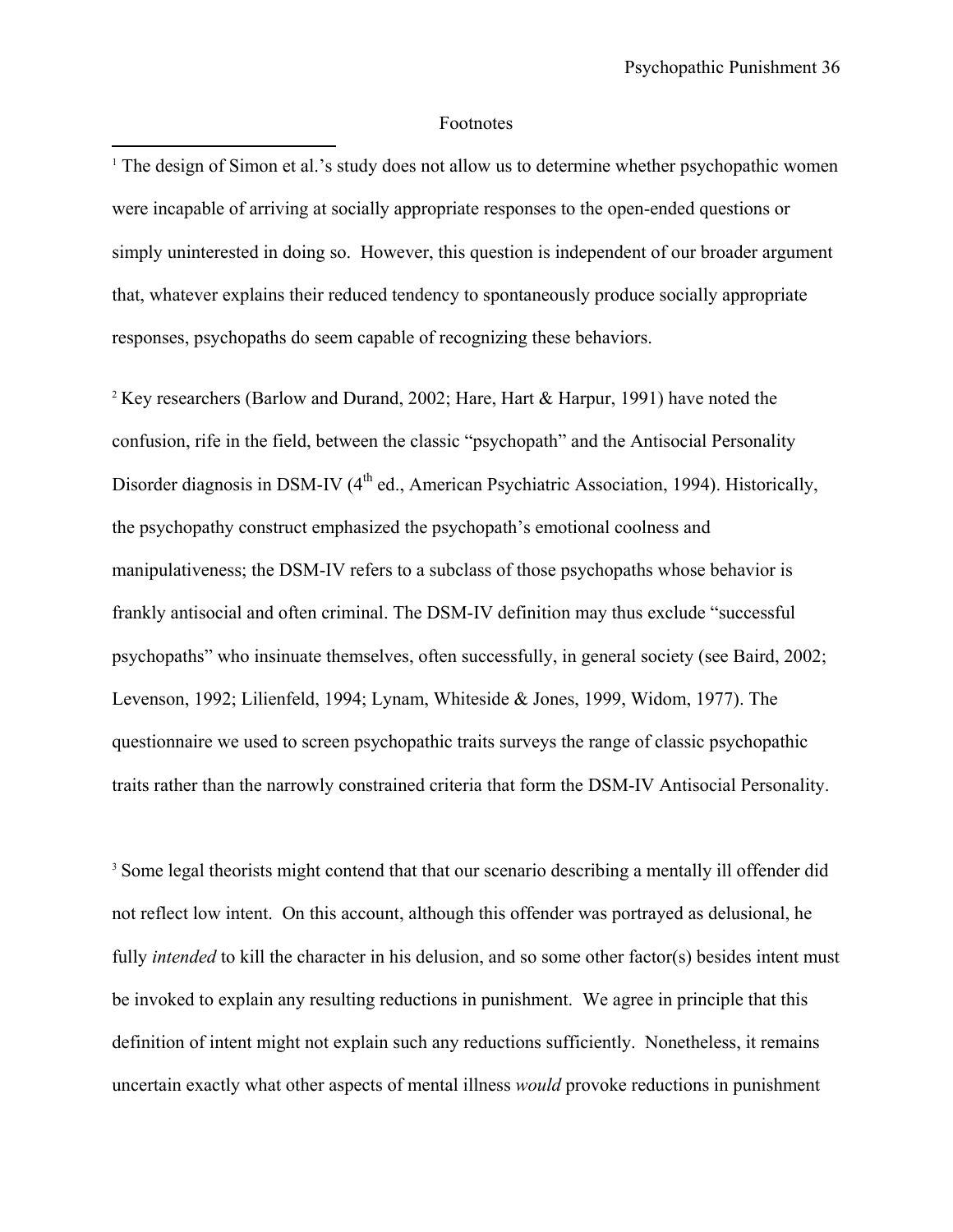and responsibility. Our aim in this study was not to answer these questions but to vary cues that independently elicit retributive and consequentialist sentiments, so any manipulation of these motives that achieve this should be sufficient. Our manipulation checks attest to the fact that participants did indeed attribute lower intent to the mental illness condition than to its counterpart, validating our usage of the term. Perhaps one reason this manipulation was successful is that lay conceptions of the intentionality of an offense, unlike many legal conceptions, require, not only that the act be deliberate, but that the intentional object be properly identified. This was not the case when our mentally ill offender mistook the bystander for an attacker.

 $\overline{a}$ 

<sup>4</sup> Precautionary reasoning may explain why low-intent offenders were believed to be at greater risk of recidivism regardless of tumor removal; in the absence of total certainty, it is better to be wary of people who have suffered from brain trauma than to be sorry. Nonetheless, our experimental data show that the recidivism manipulation produces the strongest effect on perceived likelihood of recidivism, indicating that participants did believe the expert assessment despite the effect of intent.

<sup>5</sup> Our use of the term "free will" is intended not as a deep psychological or metaphysical contention or presumption, but as a restatement of our participants' intuitive folk notions of the causes of behavior that appears to arise *sui generis* without an obvious chain of causal precursors.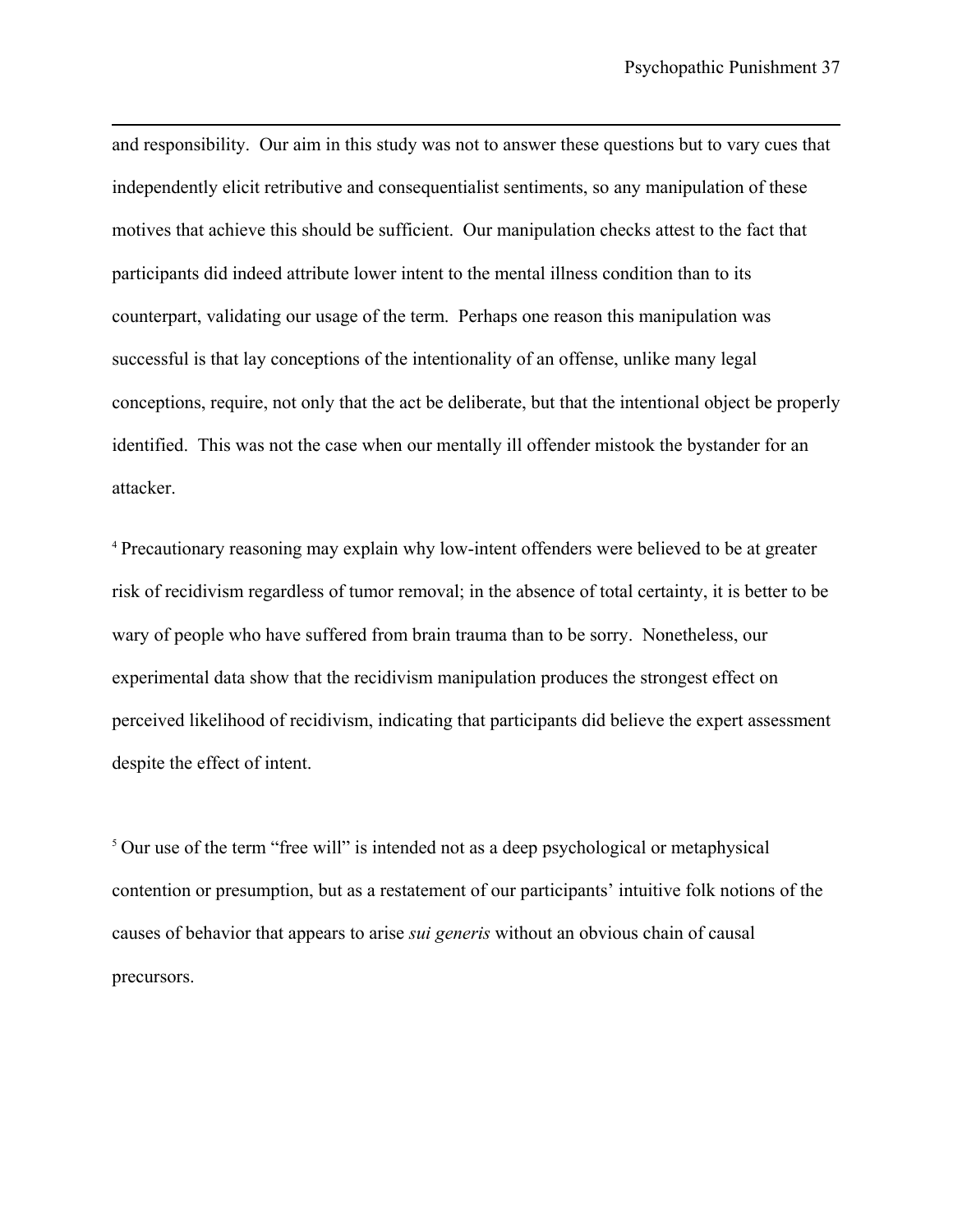## Captions

Table 1. Mean ratings of how intentional each offender was perceived, and how likely each offender was believed to recidivate, as a function of the intent and recidivism conditions (range:  $1 =$  not at all;  $11 =$  extremely). Matching letters denote significant comparisons.

Table 2. Mean confinement lengths for high and low psychopathy individuals as a function of the offender's likelihood of recidivism and intent (range:  $1 = 0$  days;  $11 =$  life). Matching letters denote significant comparisons, except letter pair "c," which reflects a marginal interaction with respect to HPI ratings of intent.

Figure 1. Mean confinement lengths for high and low psychopathy individuals as a function of likelihood of recidivism (range:  $1 = 0$  days;  $11 =$  life).

Figure 2. Mean confinement lengths for high and low psychopathy individuals as a function of criminal intent (range:  $1 = 0$  days;  $11 =$  life).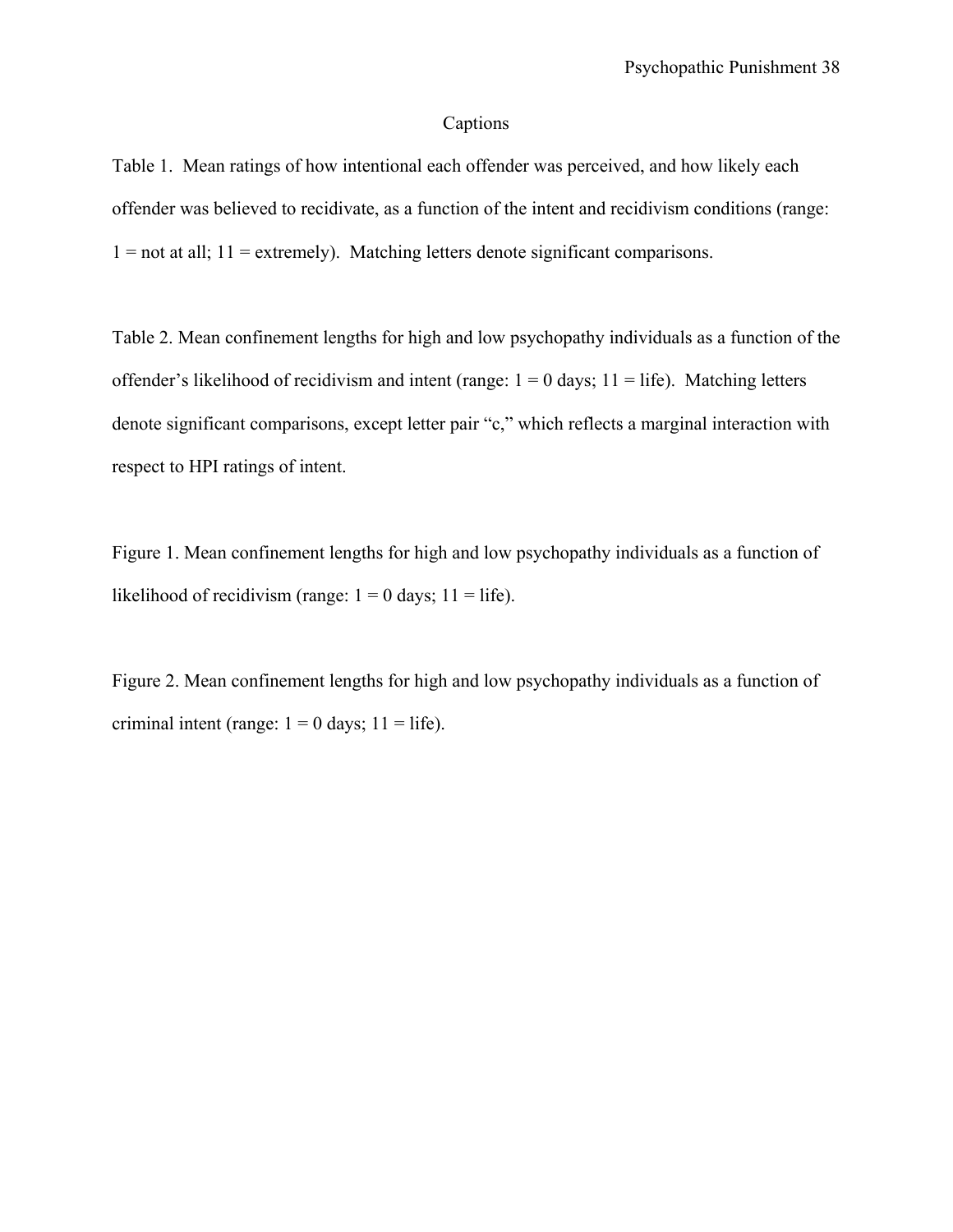## Appendix

#### Vignettes

*Low Intentionality, Low Likelihood -* See above.

#### *Low Intentionality, High Likelihood*

 Oren is 56 years old. He has retired from his job as a customer service representative for a small telephone company. Recently, while walking in his neighborhood, he ranted at a passerby and hit the man with a crowbar that he grabbed from a construction site. The victim was killed.

 A medical examination after Oren's arrest reveals that he had a growing brain tumor in an area in which tumors consistently lead to violence. Medical experts all agree that the tumor, pressing on a critical brain area, was the cause of the violent incident. Oren had hallucinated that the passerby was a devil who was attacking him, and so he acted in ''self defense.''

 The tumor is inoperable, it cannot be removed. Medication proves ineffective at reducing the violent disposition the tumor creates. A reliable neuropsychological assessment test has determined that Oren is at an extremely high risk for committing more crimes in the future.

#### *High Intentionality, Low Likelihood*

 Oren is 56 years old. He has retired from his job as a customer service representative for a small telephone company. Recently, while walking in his neighborhood, he ranted at a passerby and hit the man with a crowbar that he grabbed from a nearby construction site. The victim was killed.

 A police investigation after Oren's arrest reveals that the victim had been a coworker of Oren's at the telephone company. Allegedly, he had been a much better worker than Oren, and Oren blamed him for ''showing him up,'' which blocked a promotion that Oren had been hoping for. After missing the promotion, Oren, previously mild mannered on the job, had become quite angry. He was detected attempting to sabotage the work of the coworker, and finally asked to take a somewhat early retirement.

 A reliable psychological assessment test required by the court has determined that Oren is extremely unlikely to commit more crimes in the future.

#### *High Intentionality, High Likelihood*

 Oren is 56 years old. He has retired from his job as a customer service representative for a small telephone company. Recently, while walking in his neighborhood, he ranted at a passerby and hit the man with a crowbar that he grabbed from a nearby construction site. The victim was killed.

 A police investigation after Oren's arrest reveals that the victim had been a coworker of Oren's at the telephone company. Allegedly, he had been a much better worker than Oren, and Oren blamed him for ''showing him up,'' which blocked a promotion that Oren had been hoping for. After missing the promotion, Oren, previously mild mannered on the job, had become quite angry. He was detected attempting to sabotage the work of the coworker, and finally asked to take a somewhat early retirement.

A reliable psychological assessment test required by the court has determined that Oren is at an extremely high risk for committing more crimes in the future.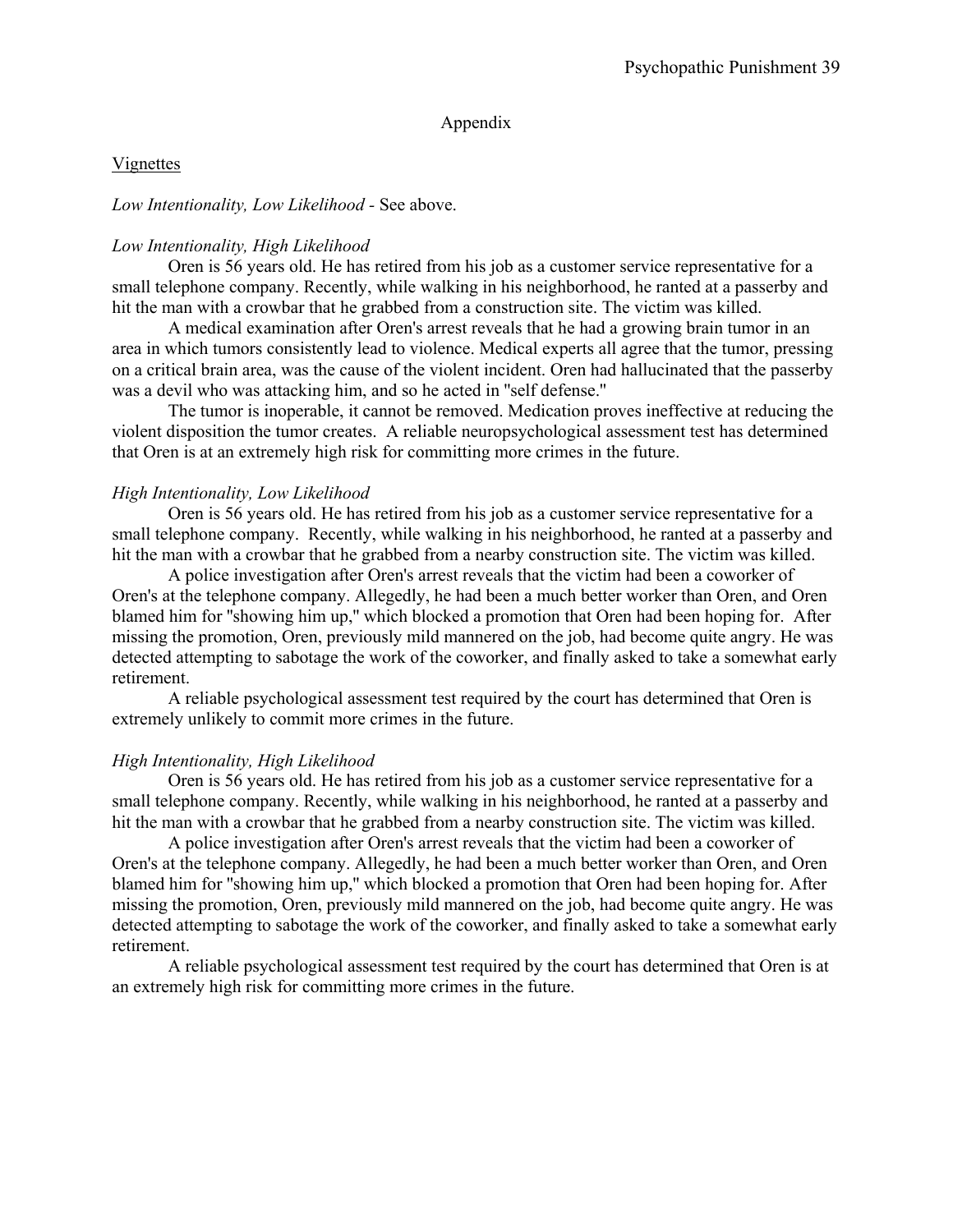Table 1.

| Intent | Likelihood of<br>Recidivism | Psychopathy | <b>Perceived Intent</b> |           | <b>Perceived</b><br>Likelihood of<br>Recidivism |           | N              |
|--------|-----------------------------|-------------|-------------------------|-----------|-------------------------------------------------|-----------|----------------|
|        |                             |             | Mean                    | <b>SD</b> | Mean                                            | <b>SD</b> |                |
| Low    | Low                         | LPI         | 2.78                    | 2.11      | 3.78                                            | 2.44      | 9              |
|        |                             | <b>HPI</b>  | 2.20                    | 1.64      | 3.40                                            | 2.51      | 5              |
|        |                             | Total       | 2.57                    | 1.91      | 3.64                                            | 2.37      | 14             |
|        | High                        | LPI         | 4.00                    | 2.97      | 9.00                                            | 0.89      | 6              |
|        |                             | <b>HPI</b>  | 2.00                    | 1.27      | 8.00                                            | 1.10      | 6              |
|        |                             | Total       | 3.00                    | 2.41      | 8.50                                            | 1.09      | 12             |
|        | Total                       | LPI         | $3.27$ <sup>c</sup>     | 2.46      | 5.87                                            | 3.27      | 15             |
|        |                             | <b>HPI</b>  | 2.09 <sup>c</sup>       | 1.38      | 5.91                                            | 2.98      | 11             |
|        |                             | Total       | 2.77 <sup>a</sup>       | 2.12      | 5.88 $b$                                        | 3.09      | 26             |
| High   | Low                         | LPI         | 6.88                    | 3.31      | 3.50                                            | 1.69      | 8              |
|        |                             | <b>HPI</b>  | 8.60                    | 2.07      | 2.80                                            | 1.64      | 5              |
|        |                             | Total       | 7.54                    | 2.93      | 3.23                                            | 1.64      | 13             |
|        | High                        | LPI         | 8.29                    | 0.95      | 5.71                                            | 2.50      | $\overline{7}$ |
|        |                             | <b>HPI</b>  | 8.88                    | 1.36      | 6.38                                            | 2.20      | 8              |
|        |                             | Total       | 8.60                    | 1.18      | 6.07                                            | 2.28      | 15             |
|        | Total                       | LPI         | $7.53^{b}$              | 2.53      | 4.53                                            | 2.33      | 15             |
|        |                             | <b>HPI</b>  | $8.77^{b}$              | 1.59      | 5.00                                            | 2.65      | 13             |
|        |                             | Total       | 8.11 <sup>a</sup>       | 2.20      | 4.75 $b$                                        | 2.44      | 28             |
| Total  | Low                         | LPI         | 4.71                    | 3.39      | 3.65                                            | 2.06      | 17             |
|        |                             | <b>HPI</b>  | 5.40                    | 3.81      | 3.10                                            | 2.03      | 10             |
|        |                             | Total       | 4.96                    | 3.49      | 3.44 <sup>a</sup>                               | 2.03      | 27             |
|        | High                        | LPI         | 6.31                    | 3.01      | 7.23                                            | 2.52      | 13             |
|        |                             | <b>HPI</b>  | 5.93                    | 3.75      | 7.07                                            | 1.94      | 14             |
|        |                             | Total       | 6.11                    | 3.36      | 7.15 <sup>a</sup>                               | 2.20      | 27             |
|        | Total                       | LPI         | 5.40                    | 3.28      | 5.20                                            | 2.87      | 30             |
|        |                             | <b>HPI</b>  | 5.71                    | 3.70      | 5.42                                            | 2.78      | 24             |
|        |                             | Total       | 5.54                    | 3.44      | 5.30                                            | 2.81      | 54             |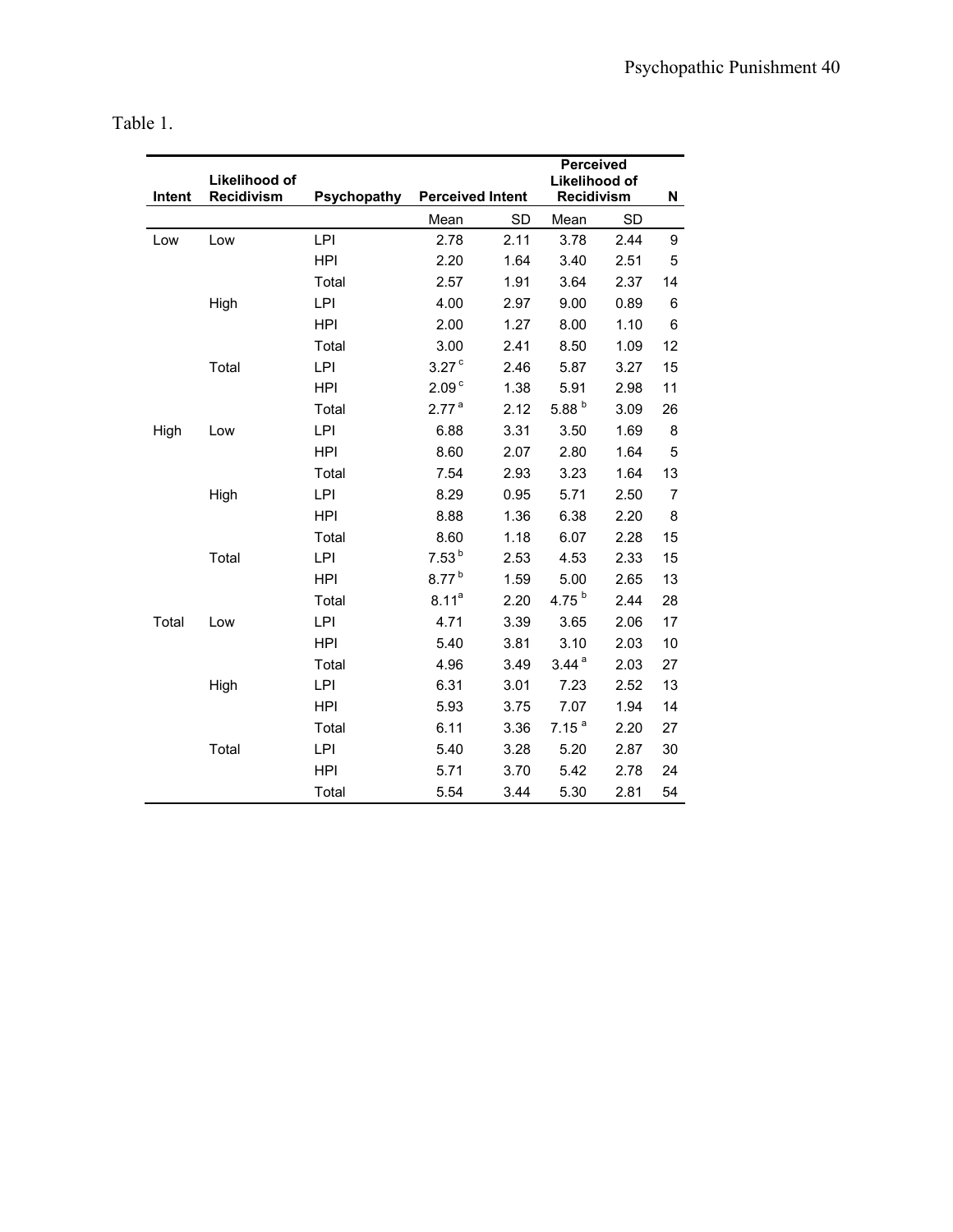Table 2.

| Intent | Likelihood of<br>Recidivism | Psychopathy | <b>Confinement</b><br>Length |           | N              |
|--------|-----------------------------|-------------|------------------------------|-----------|----------------|
|        |                             |             | Mean                         | <b>SD</b> |                |
| Low    | Low                         | LPI         | 6.11                         | 1.90      | 9              |
|        |                             | <b>HPI</b>  | 5.40                         | 2.88      | 5              |
|        |                             | Total       | 5.86                         | 2.21      | 14             |
|        | High                        | LPI         | 10.00                        | 1.27      | 6              |
|        |                             | <b>HPI</b>  | 11.00                        | 0.00      | 6              |
|        |                             | Total       | 10.50                        | 1.00      | 12             |
|        | Total                       | LPI         | $7.67$ <sup>c</sup>          | 2.55      | 15             |
|        |                             | <b>HPI</b>  | 8.45                         | 3.45      | 11             |
|        |                             | Total       | 8.00 <sup>e</sup>            | 2.93      | 26             |
| High   | Low                         | LPI         | 9.25                         | 1.67      | 8              |
|        |                             | <b>HPI</b>  | 6.60                         | 0.89      | 5              |
|        |                             | Total       | 8.23                         | 1.92      | 13             |
|        | High                        | LPI         | 10.29                        | 0.76      | $\overline{7}$ |
|        |                             | <b>HPI</b>  | 10.25                        | 1.04      | 8              |
|        |                             | Total       | 10.27                        | 0.88      | 15             |
|        | Total                       | LPI         | $9.73$ c, d                  | 1.39      | 15             |
|        |                             | <b>HPI</b>  | 8.85 <sup>d</sup>            | 2.08      | 13             |
|        |                             | Total       | e<br>9.32                    | 1.77      | 28             |
| Total  | Low                         | LPI         | 7.59<br>$\overline{b}$       | 2.37      | 17             |
|        |                             | <b>HPI</b>  | $\mathbf{b}$<br>6.00         | 2.11      | 10             |
|        |                             | Total       | 7.00 <sup>a</sup>            | 2.37      | 27             |
|        | High                        | LPI         | 10.15                        | 0.99      | 13             |
|        |                             | <b>HPI</b>  | 10.57                        | 0.85      | 14             |
|        |                             | Total       | 10.37 $a$                    | 0.93      | 27             |
|        | Total                       | LPI         | 8.70                         | 2.28      | 30             |
|        |                             | <b>HPI</b>  | 8.67                         | 2.73      | 24             |
|        |                             | Total       | 8.69                         | 2.46      | 54             |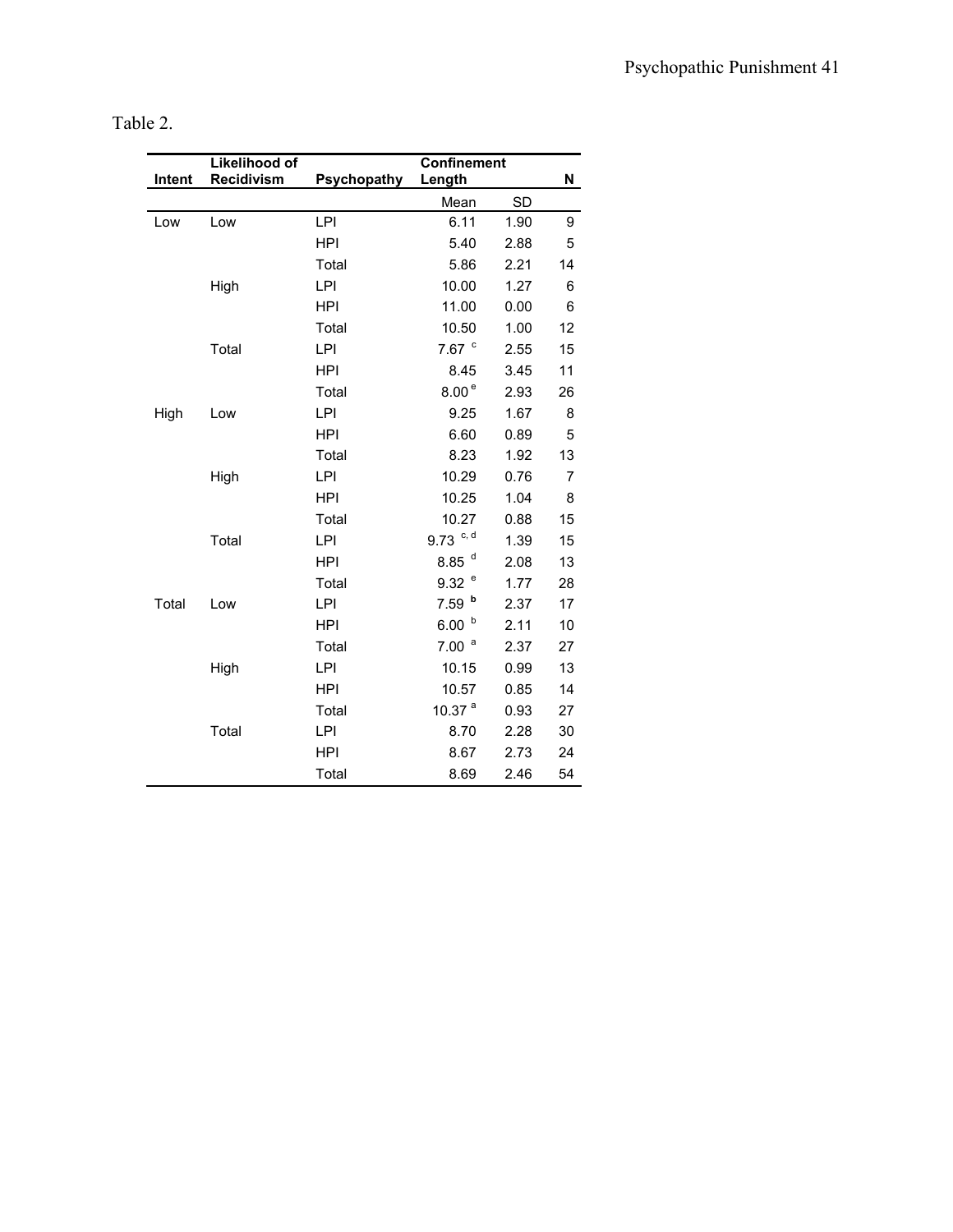